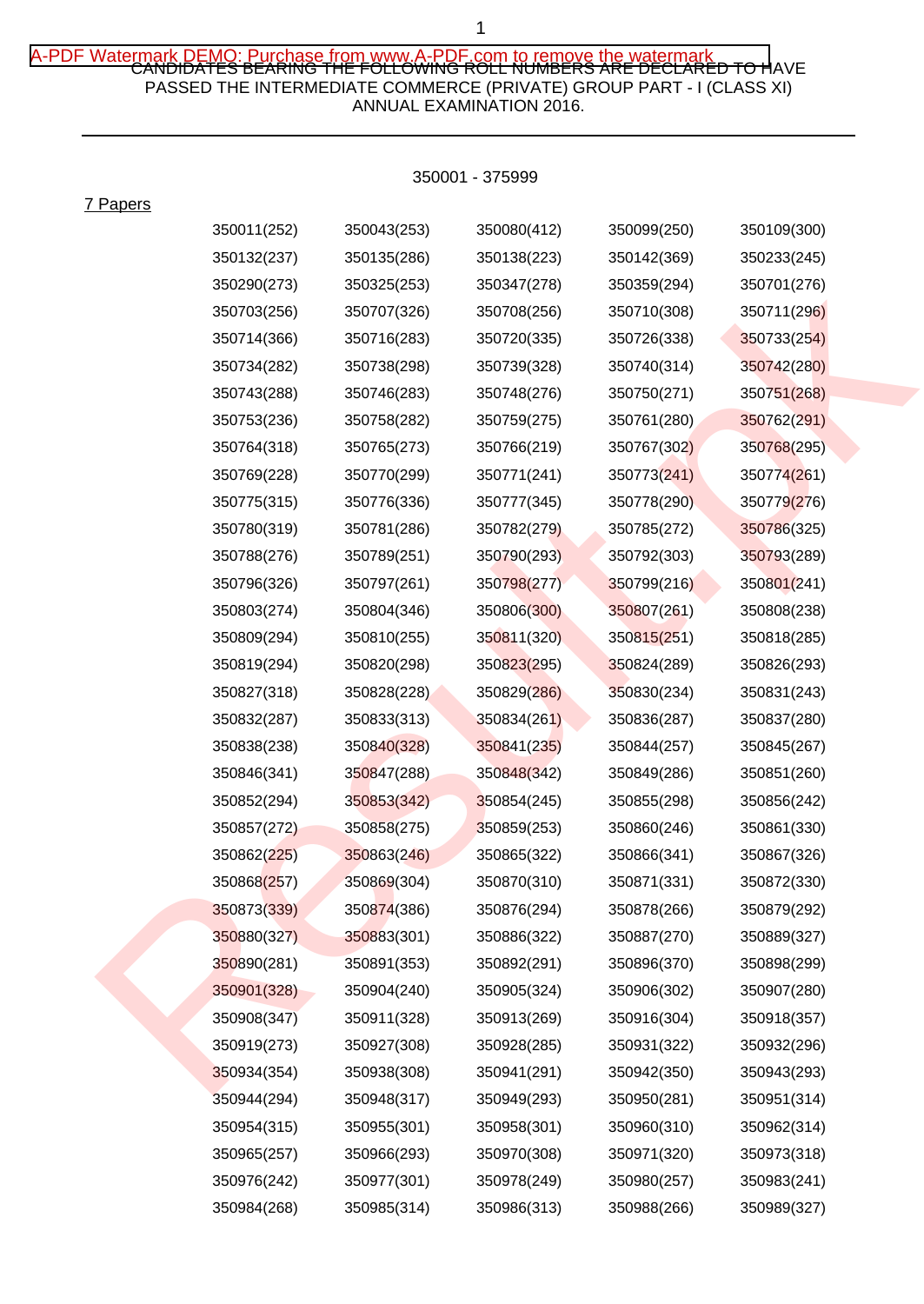| 350990(363) | 350992(331) | 350993(302) | 350997(310) | 350999(277) |
|-------------|-------------|-------------|-------------|-------------|
| 351000(365) | 351004(256) | 351005(239) | 351007(298) | 351009(283) |
| 351010(287) | 351011(270) | 351012(290) | 351013(335) | 351014(269) |
| 351015(280) | 351018(309) | 351020(286) | 351021(261) | 351022(303) |
| 351402(215) | 351417(350) | 351422(320) | 351430(225) | 351441(254) |
| 351454(308) | 351456(223) | 351457(310) | 351459(246) | 351460(342) |
| 351467(271) | 351470(237) | 351473(258) | 351474(261) | 351493(358) |
| 351495(241) | 351496(247) | 351497(255) | 351498(227) | 351499(315) |
| 351505(318) | 351508(261) | 351515(222) | 351526(240) | 351533(277) |
| 351538(288) | 351544(274) | 351552(291) | 351595(362) | 351596(255) |
| 351601(303) | 351611(274) | 351612(267) | 351613(294) | 351614(343) |
| 351624(346) | 351625(334) | 351630(309) | 351632(265) | 351633(311) |
| 351636(280) | 351638(280) | 351640(340) | 351641(294) | 351642(337) |
| 351644(290) | 351647(339) | 351649(283) | 351650(309) | 351651(308) |
| 351655(283) | 351658(271) | 351662(266) | 351663(251) | 351670(361) |
| 351671(297) | 351673(294) | 351674(286) | 351676(288) | 351680(318) |
| 351682(245) | 351683(216) | 351684(291) | 351685(352) | 351689(232) |
| 351690(234) | 351692(239) | 351694(268) | 351696(276) | 351700(259) |
| 351701(267) | 351702(269) | 351703(303) | 351704(289) | 351706(364) |
| 351709(241) | 351714(287) | 351717(252) | 351718(254) | 352002(317) |
| 352005(333) | 352007(285) | 352008(330) | 352009(252) | 352010(350) |
| 352011(265) | 352012(261) | 352013(252) | 352014(317) | 352015(357) |
| 352016(338) | 352017(282) | 352019(324) | 352020(244) | 352025(272) |
| 352026(292) | 352027(309) | 352028(268) | 352029(240) | 352030(348) |
| 352031(370) | 352032(281) | 352033(277) | 352035(279) | 352036(293) |
| 352039(227) | 352043(285) | 352044(307) | 352048(346) | 352049(257) |
| 352051(309) | 352052(291) | 352054(350) | 352055(274) | 352056(283) |
| 352057(264) | 352059(244) | 352060(257) | 352063(279) | 352064(261) |
| 352068(272) | 352070(315) | 352071(356) | 352072(292) | 352073(334) |
| 352075(293) | 352076(266) | 352077(250) | 352079(299) | 352081(245) |
| 352082(365) | 352083(307) | 352084(325) | 352086(268) | 352087(282) |
| 352089(246) | 352090(291) | 352091(303) | 352092(299) | 352094(317) |
| 352095(356) | 352099(373) | 352101(347) | 352105(331) | 352106(244) |
| 352107(306) | 352108(293) | 352109(282) | 352110(351) | 352112(303) |
| 352114(330) | 352115(373) | 352116(362) | 352117(317) | 352118(301) |
| 352119(348) | 352120(310) | 352122(346) | 352123(329) | 352124(322) |
| 352125(279) | 352126(311) | 352127(332) | 352128(259) | 352130(320) |
| 352132(330) | 352133(331) | 352134(320) | 352135(308) | 352136(236) |
| 352137(312) | 352138(326) | 352139(266) | 352141(296) | 352143(335) |
| 352144(285) | 352145(320) | 352146(293) | 352149(339) | 352150(329) |
| 352151(286) | 352153(246) | 352156(280) | 352157(242) | 352158(277) |
| 352159(282) | 352160(243) | 352161(286) | 352162(369) | 352163(308) |
| 352164(288) | 352168(294) | 352169(286) | 352170(291) | 352171(274) |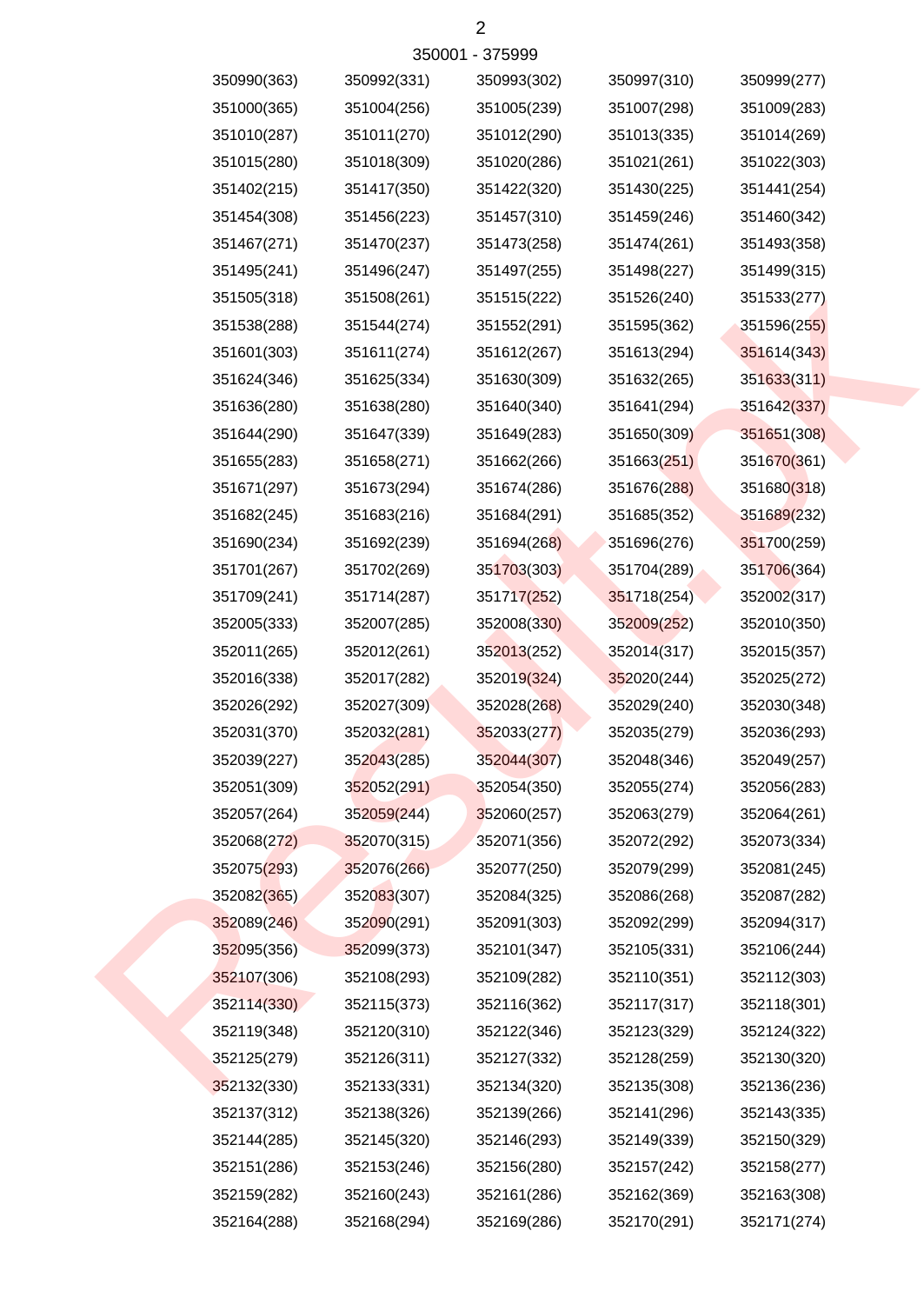| 352172(266) | 352173(357) | 352174(348) | 352175(279) | 352181(238) |
|-------------|-------------|-------------|-------------|-------------|
| 352182(266) | 352183(291) | 352186(258) | 352187(266) | 352188(270) |
| 352190(235) | 352191(260) | 352193(289) | 352194(340) | 352195(284) |
| 352196(269) | 352197(311) | 352198(308) | 352199(278) | 352201(276) |
| 352202(239) | 352203(317) | 352204(224) | 352205(278) | 352206(246) |
| 352208(290) | 352209(286) | 352210(243) | 352212(290) | 352213(239) |
| 352215(276) | 352218(259) | 352219(294) | 352224(258) | 352226(283) |
| 352227(242) | 352228(252) | 352231(325) | 352232(303) | 352236(328) |
| 352237(282) | 352239(329) | 352241(388) | 352243(349) | 352244(265) |
| 352246(312) | 352247(281) | 352248(372) | 352249(266) | 352251(325) |
| 352256(282) | 352258(385) | 352259(283) | 352260(322) | 352261(324) |
| 352262(320) | 352263(313) | 352267(274) | 352268(302) | 352269(277) |
| 352270(296) | 352272(342) | 352275(314) | 352276(303) | 352277(326) |
| 352278(256) | 352279(291) | 352281(319) | 352282(302) | 352283(332) |
| 352284(295) | 352285(388) | 352286(290) | 352288(320) | 352289(291) |
| 352290(320) | 352292(257) | 352293(312) | 352294(267) | 352295(298) |
| 352297(292) | 352299(237) | 352304(252) | 352305(285) | 352308(296) |
| 352309(260) | 352310(329) | 352311(259) | 352312(334) | 352314(247) |
| 352316(298) | 352317(288) | 352318(281) | 352319(288) | 352320(282) |
| 352321(278) | 352322(272) | 352323(260) | 352324(284) | 352325(268) |
| 352327(224) | 352330(252) | 352331(220) | 352333(291) | 352334(360) |
| 352336(252) | 352338(363) | 352339(298) | 352343(218) | 352344(313) |
| 352345(251) | 352346(302) | 352347(247) | 352348(238) | 352350(289) |
| 352351(271) | 352352(286) | 352354(277) | 352357(283) | 352358(228) |
| 352359(258) | 352360(258) | 352361(295) | 352362(301) | 352367(296) |
| 352368(303) | 352370(335) | 352371(334) | 352373(301) | 352374(280) |
| 352375(291) | 352376(264) | 352377(368) | 352379(237) | 352380(295) |
| 352381(314) | 352382(258) | 352383(289) | 352389(237) | 352391(273) |
| 352394(255) | 352399(296) | 352402(353) | 352404(289) | 352405(334) |
| 352407(273) | 352409(286) | 352410(224) | 352411(270) | 352412(403) |
| 352417(316) | 352418(325) | 352419(279) | 352421(331) | 352422(240) |
| 352423(218) | 352424(244) | 352425(291) | 352426(253) | 352427(370) |
| 352428(244) | 352430(299) | 352431(299) | 352433(295) | 352434(298) |
| 352435(274) | 352436(312) | 352437(274) | 352438(245) | 352442(343) |
| 352807(320) | 352838(266) | 352859(265) | 352863(298) | 352913(419) |
| 352917(251) | 352922(279) | 352925(277) | 352927(365) | 352951(349) |
| 352952(342) | 352960(275) | 352968(254) | 352994(249) | 353022(306) |
| 353043(353) | 353051(292) | 353052(310) | 353067(260) | 353073(263) |
| 353304(344) | 353344(256) | 353350(260) | 353351(281) | 353377(376) |
| 353397(228) | 353400(355) | 353429(233) | 353447(270) | 353448(311) |
| 353472(399) | 353806(340) | 353838(267) | 353844(278) | 353870(311) |
| 353879(337) | 353885(281) | 353936(264) | 354308(270) | 354345(275) |
| 354362(296) | 354371(256) | 354374(317) | 354602(216) | 354609(259) |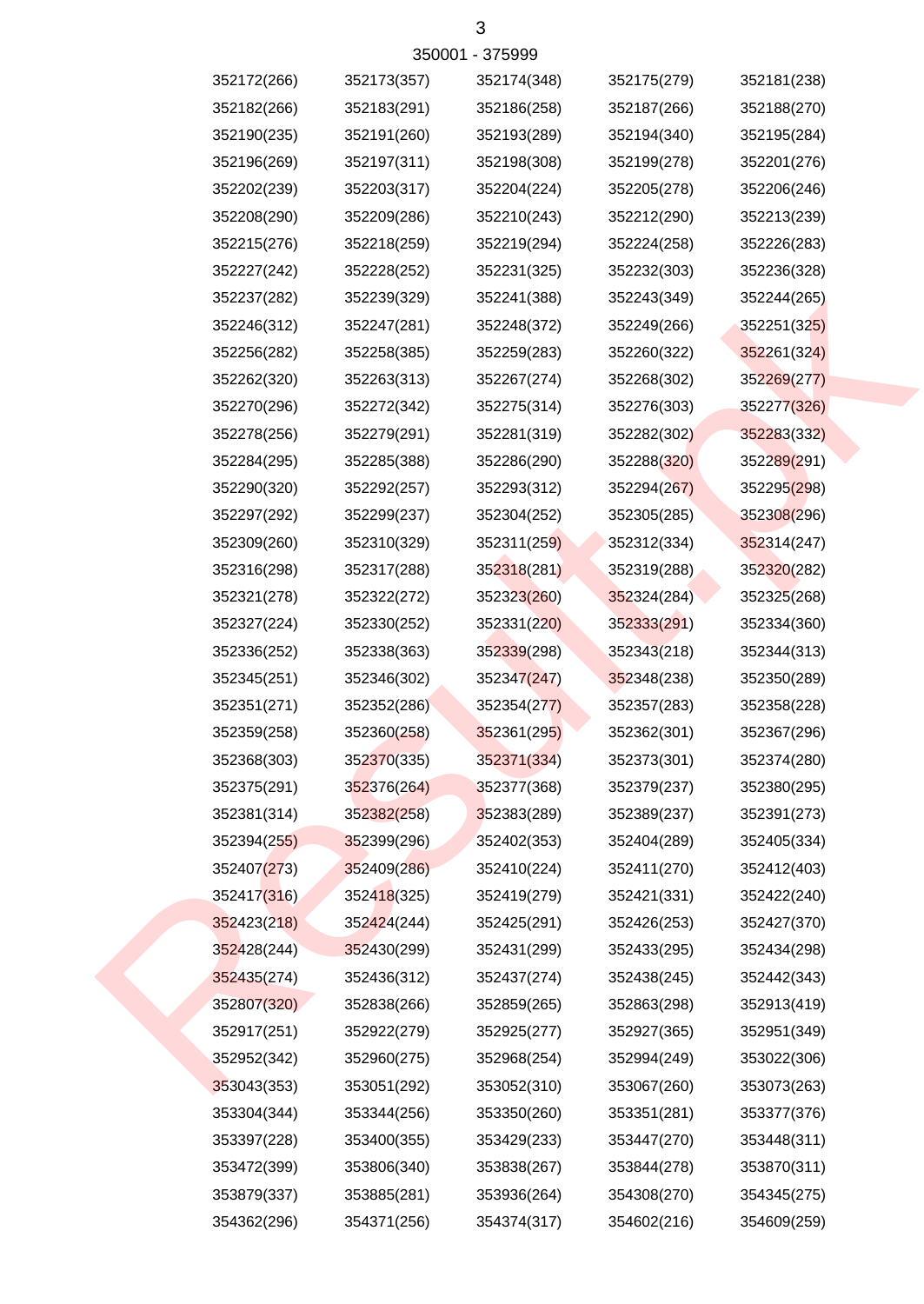| 354611(355) | 354614(237) | 354629(345) | 354639(240) | 354643(329) |
|-------------|-------------|-------------|-------------|-------------|
| 354644(297) | 354651(351) | 354654(287) | 354659(229) | 354662(349) |
| 354664(253) | 354669(362) | 354674(226) | 354681(343) | 354686(232) |
| 354688(339) | 354714(335) | 354727(334) | 354731(243) | 354733(291) |
| 354742(249) | 354750(286) | 354784(333) | 354820(228) | 354824(255) |
| 354842(290) | 354858(280) | 354862(281) | 354864(290) | 354878(294) |
| 354899(347) | 354902(258) | 354921(424) | 354923(389) | 354961(367) |
| 354962(327) | 354969(356) | 354983(312) | 355406(295) | 355413(245) |
| 355416(231) | 355417(280) | 355423(246) | 355443(251) | 355457(263) |
| 355462(243) | 355463(261) | 355465(246) | 355466(246) | 355471(286) |
| 355479(217) | 355480(219) | 355481(323) | 355487(340) | 355488(287) |
| 355493(319) | 355513(288) | 355514(269) | 355516(298) | 355518(292) |
| 355525(323) | 355530(285) | 355535(328) | 355538(279) | 355543(263) |
| 355556(268) | 355561(259) | 355562(270) | 355564(226) | 355567(260) |
| 355568(295) | 355570(259) | 355571(329) | 355572(313) | 355573(318) |
| 355576(257) | 355579(316) | 355582(271) | 355615(339) | 355625(285) |
| 355643(211) | 355658(281) | 355662(303) | 355665(310) | 355666(325) |
| 355667(311) | 355669(234) | 355677(238) | 355679(281) | 355690(236) |
| 355691(282) | 355693(224) | 355703(231) | 355705(323) | 355706(354) |
| 355707(249) | 355716(267) | 355720(276) | 355725(258) | 355726(216) |
| 355734(289) | 355744(287) | 355750(271) | 355754(308) | 355756(324) |
| 355757(302) | 355758(273) | 355761(298) | 355763(249) | 355765(255) |
| 355766(249) | 355775(228) | 355777(204) | 355784(203) | 355785(200) |
| 355787(230) | 355788(244) | 355790(226) | 355793(284) | 355799(221) |
| 355804(230) | 355806(227) | 355807(241) | 355809(229) | 355816(220) |
| 355818(211) | 355846(286) | 355857(289) | 355863(250) | 355869(253) |
| 355880(292) | 355894(295) | 355904(257) | 355905(262) | 355910(222) |
| 355920(295) | 355932(268) | 355946(287) | 355953(333) | 355958(243) |
| 355961(219) | 355967(285) | 355974(329) | 355981(217) | 355988(264) |
| 355993(265) | 355994(259) | 356004(235) | 356006(334) | 356009(302) |
| 356028(294) | 356030(243) | 356035(286) | 356036(309) | 356041(272) |
| 356701(298) | 356716(242) | 356721(279) | 356724(300) | 356725(280) |
| 356740(291) | 356755(232) | 356766(247) | 356767(335) | 356772(254) |
| 356777(383) | 356790(289) | 358001(269) | 358004(250) | 358010(301) |
| 358016(269) | 358022(306) | 358023(375) | 358024(227) | 358026(311) |
| 358028(260) | 358029(294) | 358033(402) | 358034(254) | 358035(301) |
| 358037(286) | 358038(206) | 358039(268) | 358040(277) | 358045(325) |
| 358049(301) | 358050(277) | 358051(297) | 358056(292) | 358059(260) |
| 358060(326) | 358064(304) | 358065(337) | 358067(326) | 358068(298) |
| 358069(393) | 358076(309) | 358089(281) | 358093(319) | 358096(257) |
| 358101(252) | 358104(321) | 358105(282) | 358106(295) | 358107(286) |
| 358108(292) | 358109(287) | 358112(250) | 358119(261) | 358121(259) |
| 358123(253) | 358127(252) | 358128(319) | 358133(321) | 358134(251) |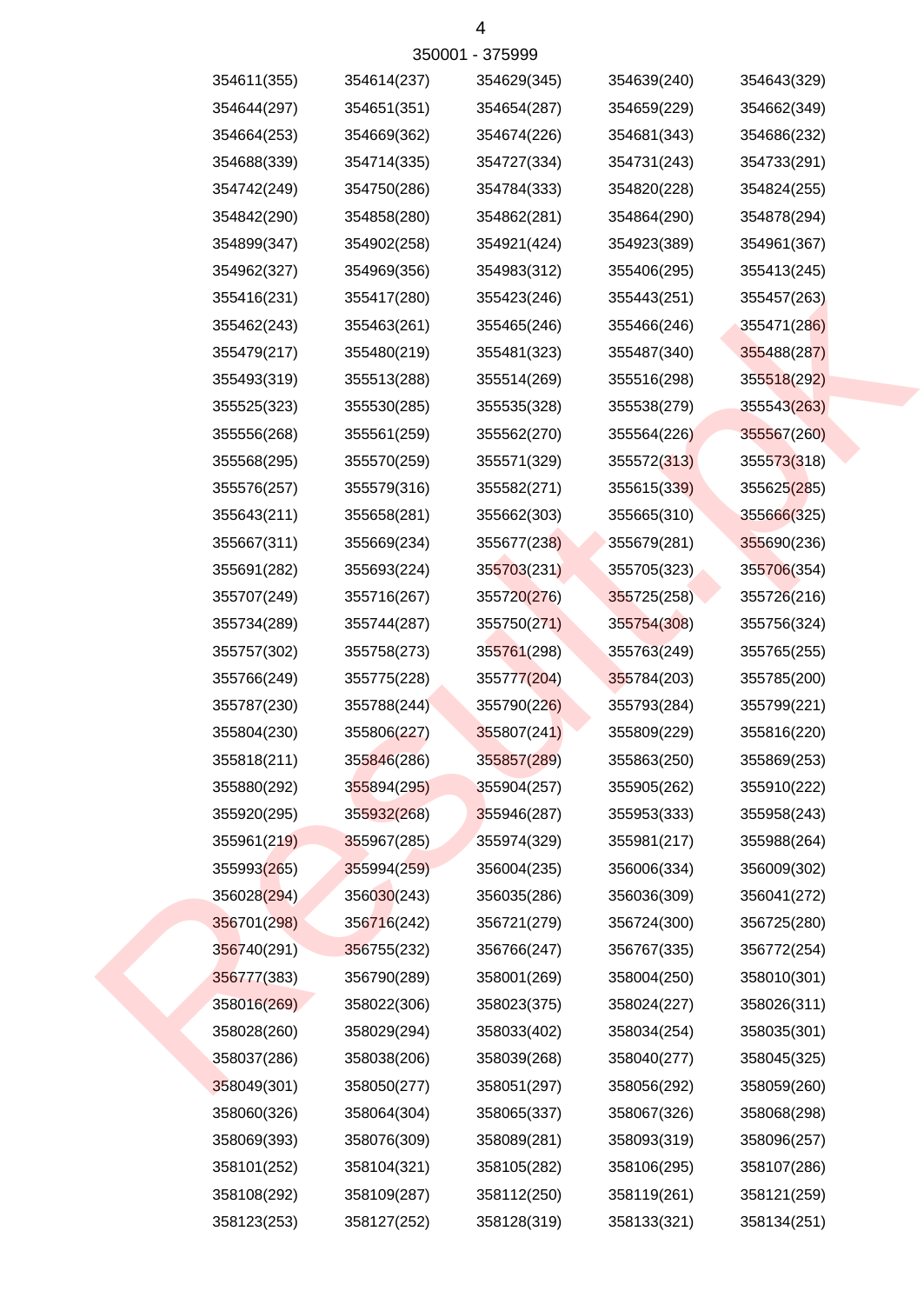| 358135(261) | 358138(356) | 358140(300) | 358147(255) | 358150(268) |
|-------------|-------------|-------------|-------------|-------------|
| 358154(234) | 358156(274) | 358173(272) | 358177(220) | 358178(276) |
| 358179(297) | 358180(294) | 358183(404) | 358185(290) | 358189(272) |
| 358191(315) | 358192(254) | 358194(356) | 358196(337) | 358202(235) |
| 358205(273) | 358207(335) | 358211(276) | 358212(309) | 358218(322) |
| 358219(366) | 358220(270) | 358221(369) | 358227(292) | 358230(289) |
| 358231(308) | 358233(277) | 358235(273) | 358238(266) | 358243(307) |
| 358244(245) | 358247(292) | 358250(309) | 358258(308) | 358706(383) |
| 358709(330) | 358716(329) | 358732(365) | 358748(321) | 358756(204) |
| 358761(274) | 358765(264) | 358769(248) | 358773(233) | 358781(235) |
| 359104(294) | 359111(280) | 359123(320) | 359125(246) | 359130(303) |
| 359138(276) | 359140(305) | 359145(238) | 359153(277) | 359169(306) |
| 359176(289) | 359202(283) | 359211(264) | 359285(251) | 359300(291) |
| 359702(283) | 359703(298) | 359704(281) | 359705(313) | 359706(314) |
| 359707(246) | 359708(258) | 359711(207) | 359712(259) | 359714(265) |
| 359715(285) | 359717(239) | 359723(292) | 359726(336) | 359728(328) |
| 359729(365) | 359730(272) | 360301(379) | 360302(289) | 360308(261) |
| 360310(270) | 360312(296) | 360313(298) | 360314(275) | 360318(276) |
| 360319(265) | 360324(294) | 360325(375) | 360326(388) | 360327(288) |
| 360328(271) | 360331(301) | 360332(325) | 360333(345) | 360334(307) |
| 360335(262) | 360336(308) | 360337(290) | 360339(321) | 360341(242) |
| 360343(219) | 360346(304) | 360348(273) | 360350(332) | 360351(295) |
| 360352(259) | 370004(364) | 370013(325) | 370017(367) | 370018(367) |
| 370019(330) | 370026(254) | 370028(329) | 370035(261) | 370036(316) |
| 370037(263) | 370049(314) | 370050(288) | 370051(287) | 370070(352) |
| 370076(291) | 370077(241) | 370078(285) | 370079(276) | 370080(327) |
| 370081(268) | 370083(306) | 370084(327) | 370087(365) | 370095(275) |
| 370096(273) | 370100(367) | 370103(264) | 370107(306) | 370109(297) |
| 370110(317) | 370116(288) | 370119(360) | 370121(240) | 370122(328) |
| 370131(265) | 370135(341) | 370137(261) | 370138(323) | 370139(253) |
| 370141(230) | 370143(284) | 370146(348) | 370148(286) | 370149(288) |
| 370150(320) | 370151(294) | 370152(303) | 370157(305) | 370159(360) |
| 370167(334) | 370168(338) | 370170(332) | 370172(282) | 370174(263) |
| 370175(256) | 370178(326) | 370180(314) | 370181(323) | 370183(233) |
| 370185(283) | 370186(271) | 370192(260) | 370193(250) | 370197(286) |
| 370200(284) | 370202(253) | 370205(276) | 370210(312) | 370212(231) |
| 370213(257) | 370215(264) | 370216(272) | 370217(232) | 370218(257) |
| 370220(266) | 370222(337) | 370227(301) | 370230(258) | 370234(226) |
| 370235(292) | 370236(282) | 370238(287) | 370239(291) | 370240(270) |
| 370242(268) | 370243(287) | 370244(292) | 370245(282) | 370246(234) |
| 370250(304) | 370251(315) | 370503(258) | 370504(306) | 370509(357) |
| 370510(278) | 370512(259) | 370515(315) | 370516(337) | 370524(294) |
| 370525(405) | 370529(326) | 370532(297) | 370541(285) | 370543(276) |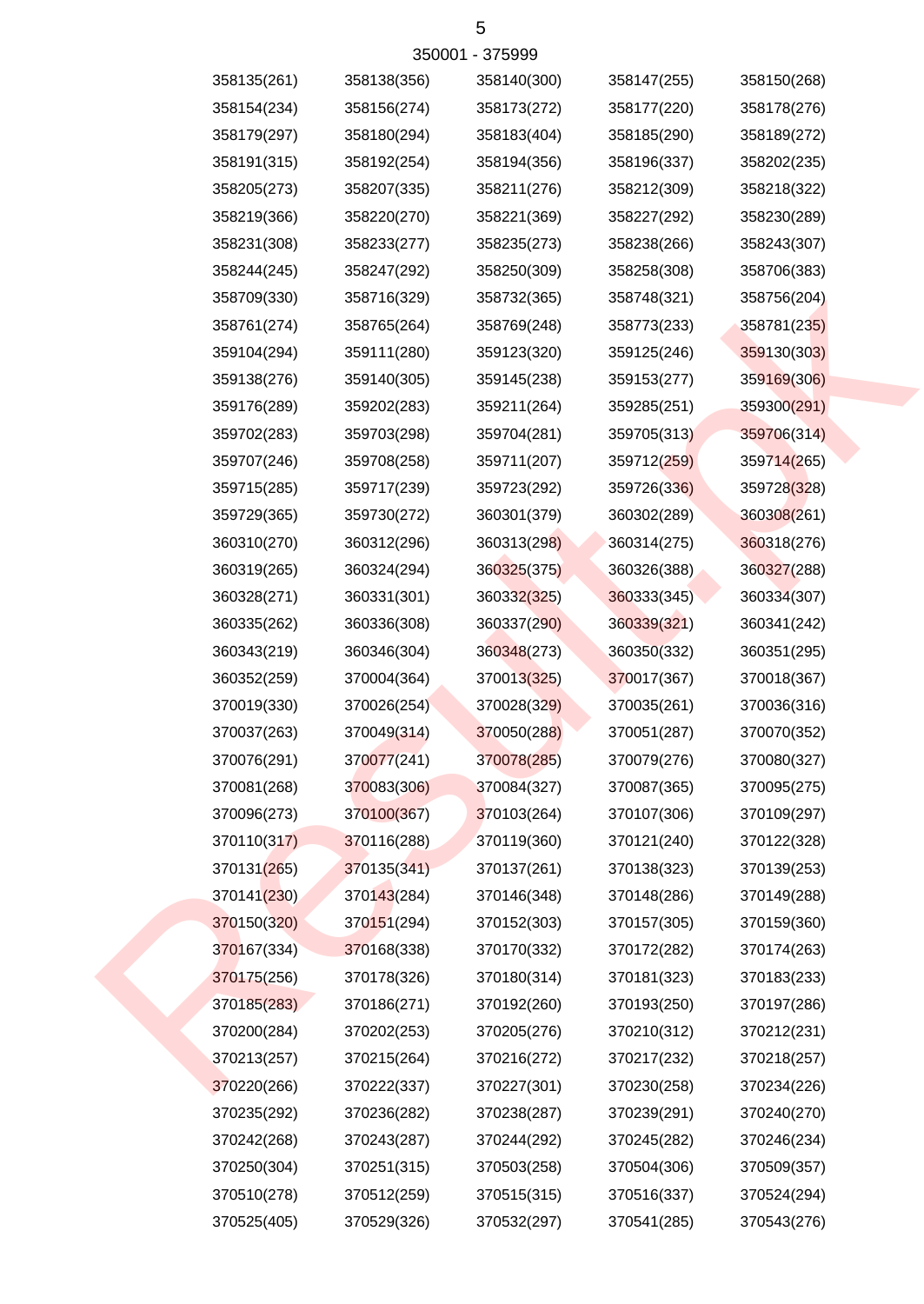| 370547(299) | 370549(346) | 370550(266) | 370552(317) | 370553(326) |
|-------------|-------------|-------------|-------------|-------------|
| 370554(380) | 370555(372) | 370556(254) | 370557(266) | 370561(257) |
| 370569(263) | 370572(382) | 370582(349) | 370586(289) | 370592(286) |
| 370594(281) | 370601(329) | 370605(300) | 370608(332) | 370609(286) |
| 370611(298) | 370614(285) | 370617(296) | 370618(268) | 370620(321) |
| 370625(342) | 370627(248) | 370635(263) | 370640(337) | 370643(269) |
| 370901(274) | 370902(362) | 370905(249) | 370907(246) | 370908(241) |
| 370909(301) | 370910(260) | 370912(347) | 370913(274) | 370915(273) |
| 370916(272) | 370917(237) | 370918(328) | 370920(366) | 370922(309) |
| 370923(326) | 370926(302) | 370927(257) | 370929(332) | 370935(271) |
| 370937(244) | 370941(297) | 370943(278) | 370949(318) | 370950(298) |
| 370951(285) | 370953(275) | 370965(282) | 370966(353) | 370979(245) |
| 370987(298) | 370988(336) | 370989(251) | 370999(256) | 371002(262) |
| 371003(357) | 371004(252) | 371007(333) | 371009(311) | 371010(303) |
| 371011(327) | 371013(336) | 371015(273) | 371018(294) | 371021(339) |
| 371027(300) | 371028(356) | 371029(299) | 371032(372) | 371033(325) |
| 371038(277) | 371039(222) | 371044(258) | 371049(325) | 371050(280) |
| 371051(224) | 371054(296) | 371055(276) | 371056(268) | 371063(241) |
| 371309(252) | 371312(326) | 371313(271) | 371314(353) | 371315(370) |
| 371316(359) | 371318(285) | 371321(392) | 371323(282) | 371324(291) |
| 371327(334) | 371329(246) | 371333(320) | 371334(330) | 371338(336) |
| 371340(341) | 371342(343) | 371345(247) | 371346(238) | 371350(376) |
| 371352(298) | 371356(293) | 371357(267) | 371364(283) | 371366(330) |
| 371368(361) | 371369(259) | 371374(324) | 371376(298) | 371379(359) |
| 371381(235) | 371383(353) | 371384(262) | 371385(274) | 371388(325) |
| 371391(318) | 371395(337) | 371396(294) | 371397(299) | 371399(292) |
| 371401(297) | 371402(300) | 371405(231) | 371407(377) | 371410(295) |
| 371411(305) | 371412(269) | 371413(271) | 371415(277) | 371419(293) |
| 371422(308) | 371423(280) | 371424(332) | 371427(324) | 371432(280) |
| 371435(270) | 371436(282) | 371440(325) | 371449(367) | 371453(366) |
| 371459(381) | 371461(250) | 371462(302) | 371477(243) | 371487(311) |
| 371702(341) | 371706(312) | 371711(291) | 371713(398) | 371717(385) |
| 371721(300) | 371731(310) | 371732(299) | 371740(340) | 371741(377) |
| 371742(336) | 371756(287) | 371757(378) | 371770(364) | 371775(279) |
| 371777(310) | 371778(357) | 371787(224) | 371791(318) | 371792(311) |
| 371794(271) | 371795(287) | 371801(363) | 371804(279) | 371805(323) |
| 372004(349) | 372006(346) | 372009(328) | 372013(222) | 372015(327) |
| 372024(280) | 372025(250) | 372030(339) | 372031(298) | 372032(326) |
| 372036(283) | 372039(288) | 372041(367) | 372044(339) | 372045(321) |
| 372046(227) | 372049(291) | 372050(313) | 372054(374) | 372055(315) |
| 372057(302) | 372058(312) | 372059(330) | 372061(312) | 372065(302) |
| 372067(260) | 372072(271) | 372073(322) | 372074(330) | 372078(316) |
| 372079(362) | 372080(356) | 372087(352) | 372092(303) | 372093(266) |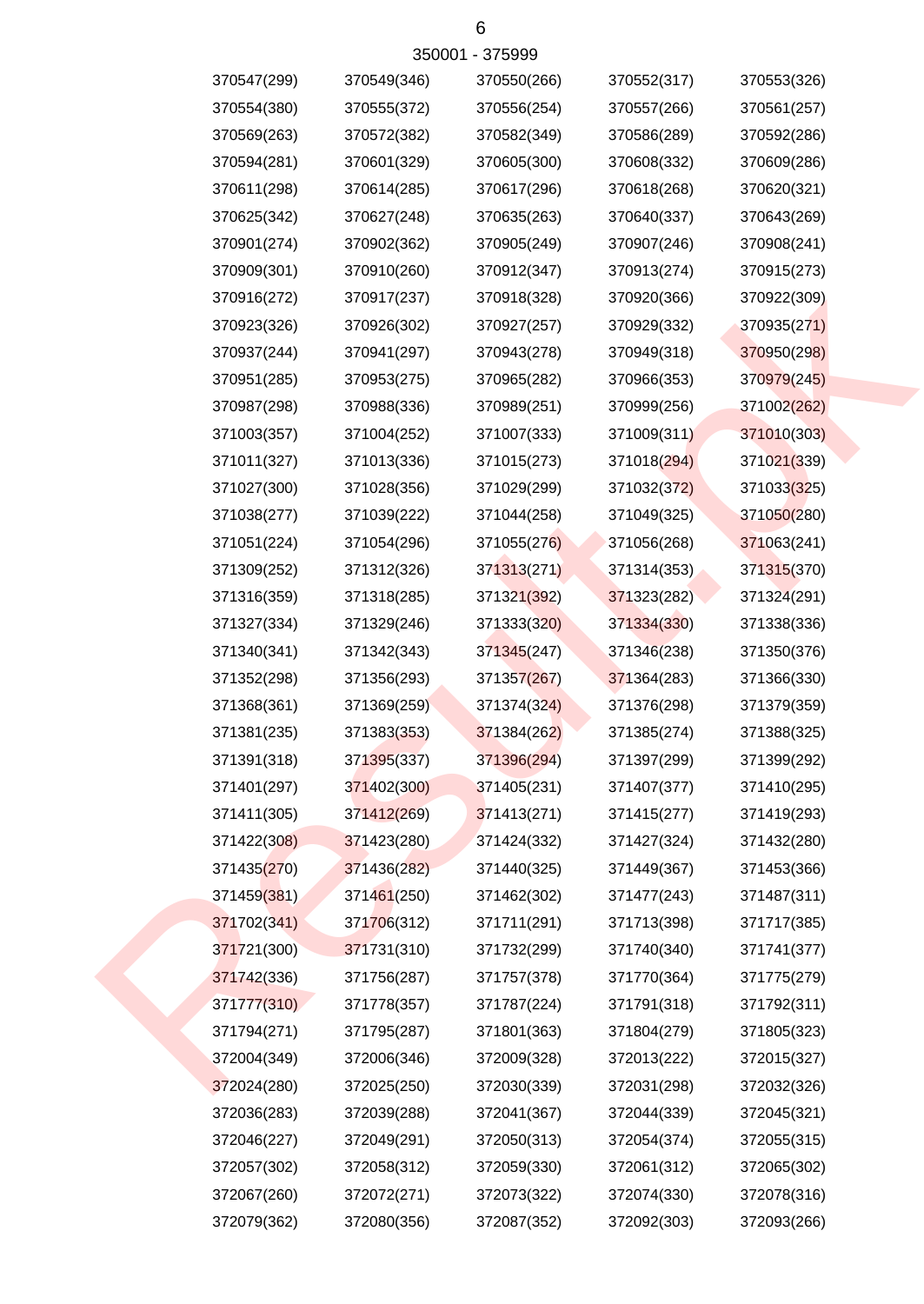| 372099(344) | 372100(296) | 372301(346) | 372307(300) | 372308(251) |
|-------------|-------------|-------------|-------------|-------------|
| 372309(310) | 372311(316) | 372315(370) | 372318(368) | 372322(273) |
| 372325(245) | 372329(243) | 372332(320) | 372334(265) | 372335(300) |
| 372342(303) | 372343(292) | 372348(415) | 372350(256) | 372359(229) |
| 372360(259) | 372605(361) | 372608(304) | 372609(248) | 372610(272) |
| 372618(320) | 372619(284) | 372801(242) | 372810(224) | 372811(283) |
| 372818(229) | 372840(301) | 372841(284) | 372845(376) | 372847(348) |
| 372848(295) | 372853(275) | 372855(258) | 372861(258) | 372867(279) |
| 372871(237) | 372873(312) | 372875(222) | 372878(354) | 372881(297) |
| 372882(255) | 372883(274) | 372886(289) | 372890(294) | 372891(304) |
| 372897(262) | 372902(241) | 372906(237) | 372907(237) | 372908(232) |
| 372911(381) | 372912(238) | 372914(317) | 372915(386) | 372920(285) |
| 372925(301) | 372934(282) | 372936(357) | 372937(265) | 372939(281) |
| 372943(397) | 372947(306) | 372950(277) | 372951(275) | 372957(224) |
| 372958(286) | 372959(324) | 372965(326) | 372967(236) | 372975(346) |
| 372976(347) | 372977(278) | 372978(269) | 372979(312) | 372980(304) |
| 372981(234) | 372987(319) | 373221(249) | 373222(255) | 373227(263) |
| 373228(300) | 373235(315) | 373240(432) | 373242(377) | 373243(420) |
| 373244(297) | 373245(339) | 373246(300) | 373247(349) | 373252(352) |
| 373253(355) | 373254(216) | 373257(373) | 373258(290) | 373259(264) |
| 373270(327) | 373272(263) | 373275(251) | 373287(347) | 373291(273) |
| 373294(272) | 373300(281) | 373303(294) | 373307(235) | 373313(278) |
| 373314(268) | 373316(332) | 373317(288) | 373319(266) | 373321(237) |
| 373325(280) | 373326(261) | 373327(323) | 373329(238) | 373330(331) |
| 373333(332) | 373334(306) | 373336(255) | 373348(264) | 373349(332) |
| 373352(281) | 373359(311) | 373361(271) | 373365(243) | 373378(274) |
| 373379(324) | 373388(262) | 373393(271) | 373396(309) | 373401(345) |
| 373409(276) | 373410(353) | 373439(245) | 373441(256) | 373448(219) |
| 373449(284) | 373454(290) | 373457(251) | 373468(251) | 373476(307) |
| 373488(305) | 373491(246) | 373494(295) | 373503(383) | 373505(354) |
| 373508(306) | 373511(327) | 373512(307) | 373513(279) | 373514(323) |
| 373521(291) | 373525(301) | 373526(289) | 373527(269) | 373557(273) |
| 373564(332) | 373565(365) | 373569(281) | 373571(400) | 373572(314) |
| 373575(261) | 373577(284) | 373583(262) | 373585(295) | 373588(354) |
| 373592(303) | 373594(289) | 373597(364) | 373605(282) | 373609(305) |
| 373614(280) | 373620(319) | 373622(291) | 373801(311) | 373803(231) |
| 373804(335) | 373807(255) | 373808(305) | 373809(401) | 373811(272) |
| 373812(238) | 374005(297) | 374006(330) | 374008(319) | 374015(347) |
| 374019(345) | 374024(297) | 374033(239) | 374201(334) | 374203(315) |
| 374211(329) | 374214(272) | 374216(341) | 374219(326) | 374225(327) |
| 374235(277) | 374243(240) | 374251(349) | 374252(365) | 374255(343) |
| 374256(308) | 374257(288) | 374261(259) | 374264(361) | 374272(355) |
| 374279(281) | 374287(342) | 374301(323) | 374307(305) | 374309(339) |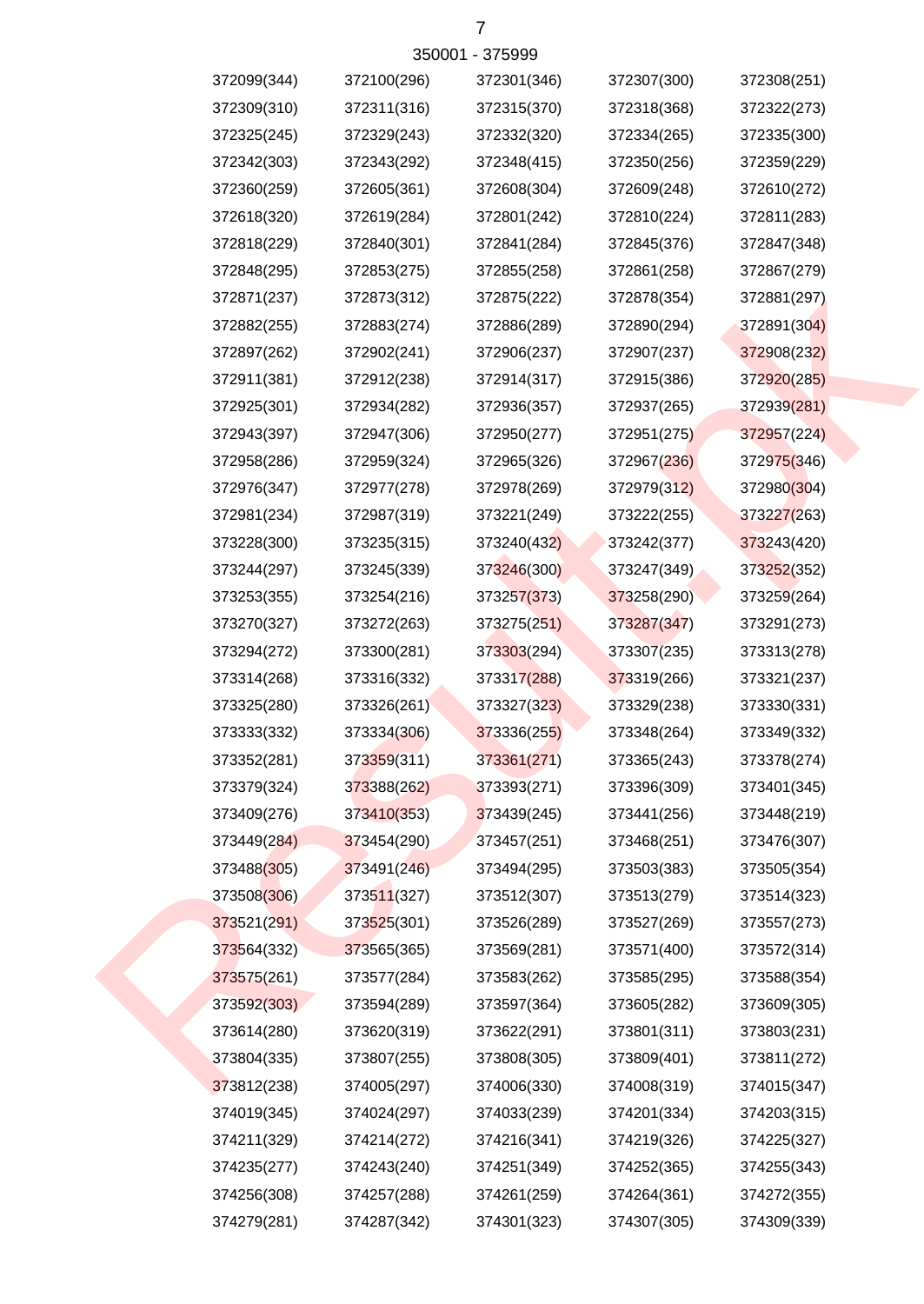|               |             |             | 350001 - 375999 |             |             |
|---------------|-------------|-------------|-----------------|-------------|-------------|
|               | 374314(261) | 374315(288) | 374501(318)     | 374504(304) | 374506(428) |
|               | 374507(286) | 374509(346) | 374510(362)     | 374512(352) | 374513(369) |
|               | 374517(300) | 374521(340) | 374710(292)     | 374712(300) | 374713(382) |
|               | 374718(355) | 374720(336) | 374723(424)     | 374726(318) | 374727(311) |
|               | 374735(285) | 374736(310) | 374739(263)     | 374741(270) | 374751(407) |
|               | 374752(236) | 374756(261) | 374759(317)     | 374761(356) | 374762(274) |
|               | 374765(245) | 374767(349) | 374768(371)     | 374770(265) | 374772(251) |
|               | 374773(348) | 374775(277) | 374776(273)     | 375001(356) | 375002(336) |
|               | 375004(278) | 375005(366) | 375006(366)     | 375007(314) | 375012(320) |
|               | 375013(326) | 375014(307) | 375015(336)     | 375306(333) | 375307(325) |
|               | 375308(269) | 375309(354) | 375310(241)     | 375313(256) | *********** |
| <b>Papers</b> |             |             |                 |             |             |
|               | 350003(169) | 350008(169) | 350012(185)     | 350014(217) | 350015(196) |
|               | 350017(187) | 350023(222) | 350024(190)     | 350031(213) | 350035(195) |
|               | 350050(248) | 350064(195) | 350123(218)     | 350130(261) | 350131(235) |
|               | 350136(207) | 350143(248) | 350152(173)     | 350153(187) | 350155(226) |
|               | 350161(236) | 350168(231) | 350199(194)     | 350225(229) | 350228(211) |
|               | 350234(210) | 350238(207) | 350243(176)     | 350250(188) | 350266(211) |
|               | 350284(206) | 350288(218) | 350315(212)     | 350335(219) | 350366(255) |
|               | 350702(235) | 350704(206) | 350706(302)     | 350713(194) | 350715(257) |
|               | 350717(257) | 350721(218) | 350722(249)     | 350727(190) | 350730(222) |
|               | 350731(200) | 350732(330) | 350735(244)     | 350736(245) | 350737(249) |
|               | 350741(229) | 350747(258) | 350749(251)     | 350752(202) | 350754(212) |
|               | 350755(266) | 350757(222) | 350760(202)     | 350763(207) | 350783(223) |
|               | 350795(173) | 350802(239) | 350812(234)     | 350813(251) | 350814(218) |
|               | 350816(216) | 350821(180) | 350822(191)     | 350825(253) | 350835(276) |
|               | 350843(244) | 350850(220) | 350864(287)     | 350875(217) | 350888(206) |
|               | 350895(238) | 350897(243) | 350899(259)     | 350900(329) | 350909(270) |
|               | 350921(210) | 350922(231) | 350924(241)     | 350925(260) | 350926(214) |
|               | 350930(258) | 350933(276) | 350935(247)     | 350936(255) | 350937(223) |
|               | 350939(271) | 350940(205) | 350945(213)     | 350946(207) | 350952(231) |
|               | 350959(208) | 350961(268) | 350964(224)     | 350967(242) | 350968(199) |
|               | 350972(264) | 350975(246) | 350987(266)     | 350995(236) | 350996(262) |
|               | 350998(235) | 351003(221) | 351006(237)     | 351008(218) | 351017(221) |
|               | 351019(211) | 351406(195) | 351408(274)     | 351413(236) | 351414(243) |
|               | 351421(254) | 351426(179) | 351436(196)     | 351438(196) | 351439(196) |
|               | 351442(171) | 351461(181) | 351462(232)     | 351463(210) | 351481(198) |
|               | 351483(233) | 351484(215) | 351486(253)     | 351487(253) | 351500(238) |
|               | 351502(233) | 351506(230) | 351512(184)     | 351521(234) | 351523(258) |
|               | 351527(242) | 351528(227) | 351534(214)     | 351536(253) | 351546(279) |
|               | 351550(178) | 351562(219) | 351573(266)     | 351582(226) | 351584(234) |
|               | 351587(252) | 351591(259) | 351592(261)     | 351598(230) | 351600(221) |

351607(350) 351610(226) 351626(227) 351629(273) 351631(312)

# 6 Papers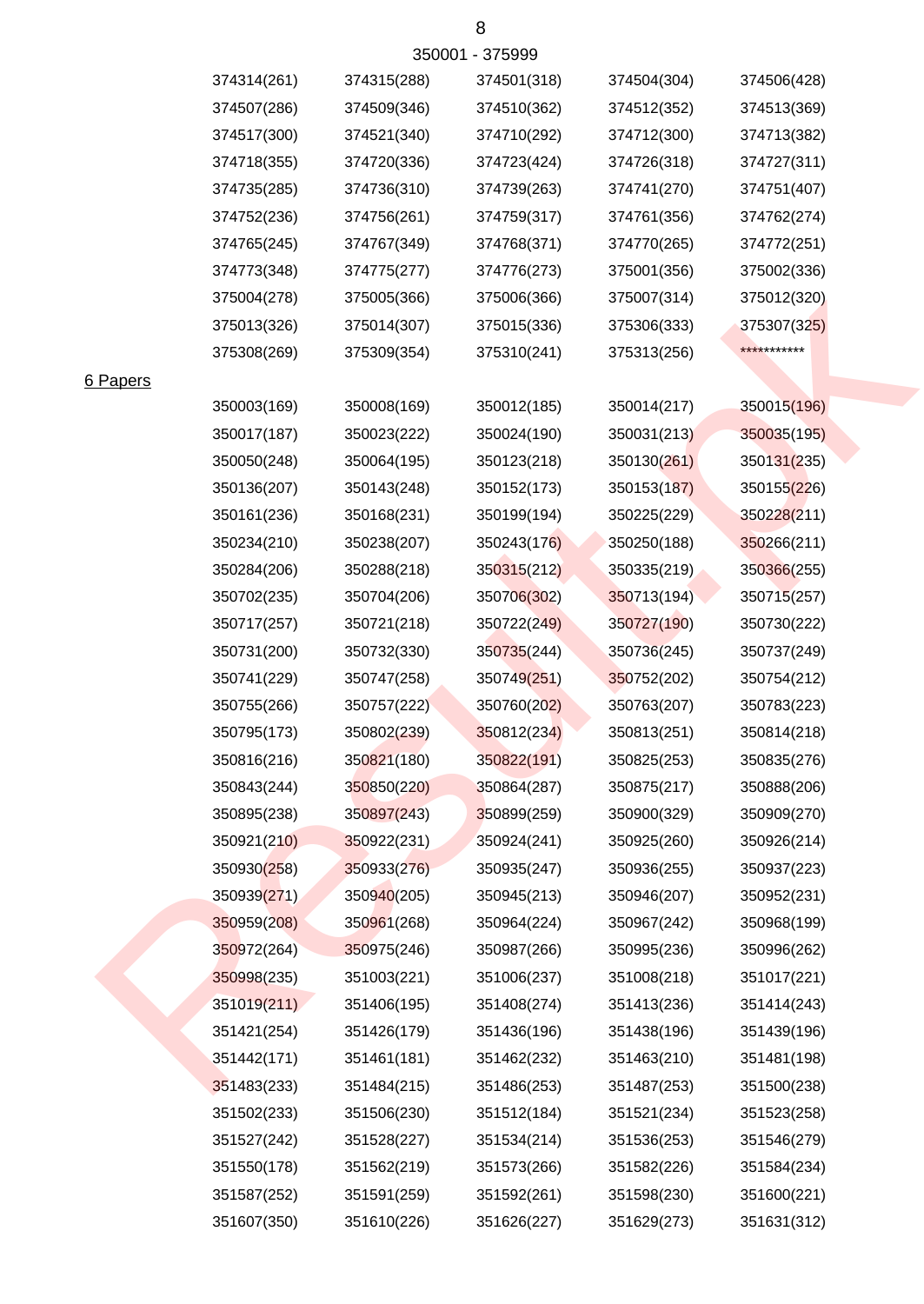| 351635(212) | 351639(261) | 351652(201) | 351656(188) | 351657(203) |
|-------------|-------------|-------------|-------------|-------------|
| 351659(285) | 351661(183) | 351665(282) | 351666(196) | 351667(217) |
| 351681(229) | 351686(201) | 351695(282) | 351697(264) | 351698(235) |
| 351715(247) | 352001(196) | 352003(246) | 352018(244) | 352021(238) |
| 352022(226) | 352024(262) | 352040(272) | 352041(250) | 352045(201) |
| 352050(201) | 352053(218) | 352065(273) | 352066(251) | 352069(215) |
| 352074(275) | 352080(215) | 352085(288) | 352096(308) | 352100(239) |
| 352104(257) | 352111(245) | 352113(226) | 352121(205) | 352131(264) |
| 352140(274) | 352147(258) | 352148(254) | 352152(193) | 352154(265) |
| 352155(229) | 352166(204) | 352167(220) | 352176(233) | 352177(259) |
| 352178(203) | 352179(205) | 352185(203) | 352189(185) | 352192(237) |
| 352200(206) | 352207(222) | 352211(211) | 352214(261) | 352220(262) |
| 352221(245) | 352223(233) | 352225(228) | 352229(248) | 352230(245) |
| 352238(242) | 352240(243) | 352242(201) | 352245(230) | 352253(286) |
| 352254(236) | 352255(258) | 352257(237) | 352264(244) | 352271(247) |
| 352280(302) | 352287(268) | 352291(227) | 352296(204) | 352298(265) |
| 352300(197) | 352307(208) | 352313(229) | 352315(245) | 352326(259) |
| 352335(195) | 352337(213) | 352353(258) | 352355(196) | 352365(226) |
| 352372(224) | 352378(242) | 352386(211) | 352387(211) | 352388(216) |
| 352392(333) | 352395(290) | 352398(199) | 352403(196) | 352408(242) |
| 352413(241) | 352420(200) | 352432(249) | 352440(176) | 352441(200) |
| 352806(239) | 352827(213) | 352833(204) | 352839(262) | 352861(271) |
| 352867(191) | 352889(211) | 352895(185) | 352897(188) | 352901(225) |
| 352916(200) | 352926(239) | 352932(175) | 352956(217) | 352959(170) |
| 352962(237) | 352966(214) | 352970(245) | 352972(196) | 352974(236) |
| 353019(212) | 353040(230) | 353041(215) | 353057(242) | 353061(203) |
| 353312(195) | 353341(202) | 353371(264) | 353385(208) | 353398(350) |
| 353412(193) | 353440(211) | 353456(182) | 353459(175) | 353471(253) |
| 353815(233) | 353821(177) | 353828(206) | 353834(190) | 353842(205) |
| 353850(190) | 353859(193) | 353865(185) | 353869(227) | 353877(250) |
| 353884(190) | 353916(323) | 353934(204) | 353935(256) | 354301(248) |
| 354320(210) | 354330(185) | 354347(228) | 354366(202) | 354367(231) |
| 354620(188) | 354626(246) | 354628(295) | 354633(203) | 354637(219) |
| 354641(236) | 354645(228) | 354648(183) | 354668(194) | 354682(233) |
| 354685(238) | 354691(258) | 354695(259) | 354712(184) | 354713(201) |
| 354715(271) | 354719(220) | 354720(240) | 354729(244) | 354730(178) |
| 354736(229) | 354740(180) | 354777(265) | 354783(200) | 354785(216) |
| 354792(213) | 354793(279) | 354795(210) | 354804(214) | 354806(218) |
| 354811(233) | 354825(231) | 354827(253) | 354830(168) | 354849(209) |
| 354873(175) | 354897(219) | 354905(198) | 354919(307) | 354925(195) |
| 354929(177) | 354949(224) | 354956(226) | 354968(217) | 354976(211) |
| 355409(251) | 355412(206) | 355415(211) | 355420(236) | 355422(264) |
| 355426(183) | 355432(192) | 355442(222) | 355445(254) | 355451(231) |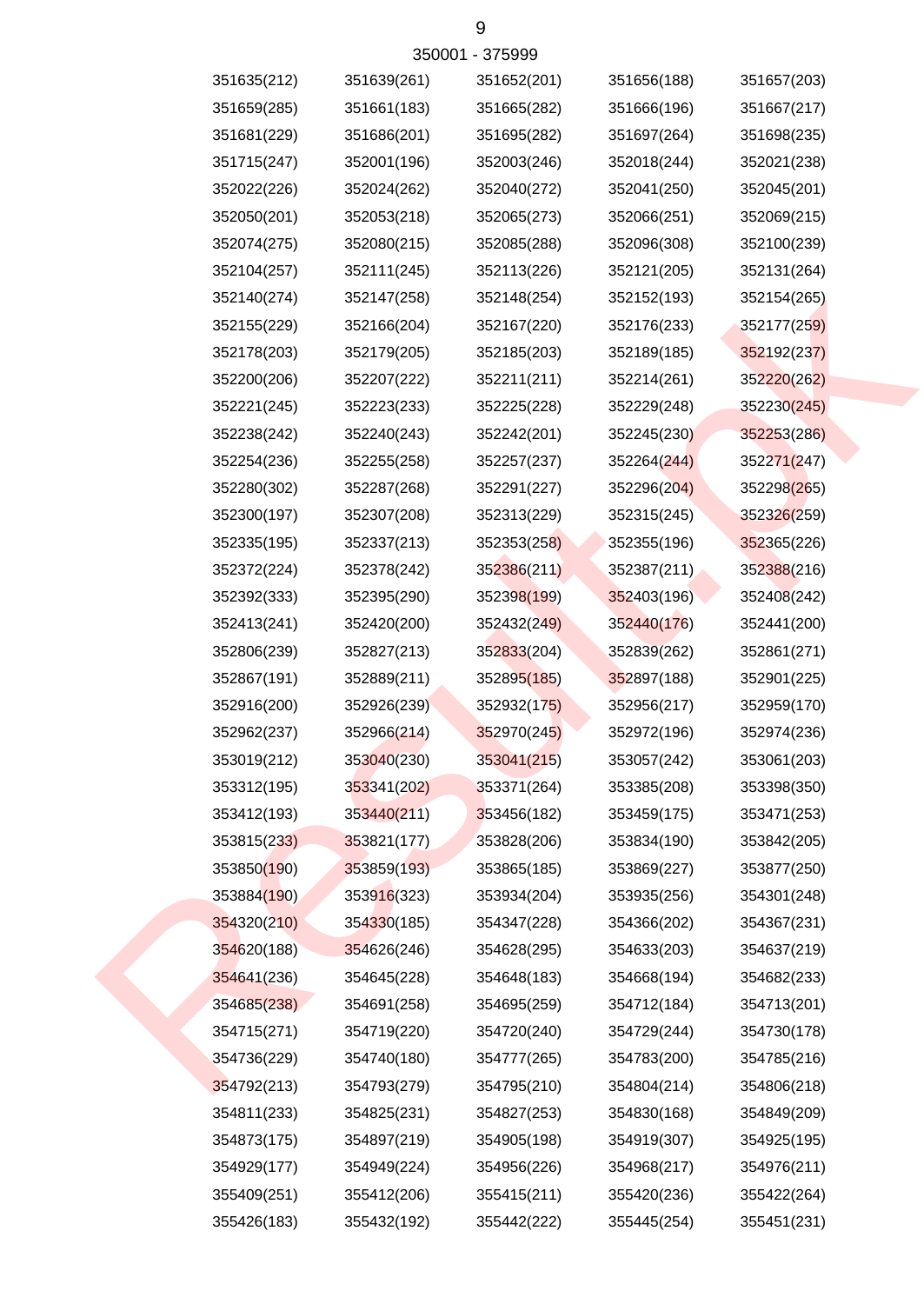|             |             | 10              |             |             |
|-------------|-------------|-----------------|-------------|-------------|
|             |             | 350001 - 375999 |             |             |
| 355455(205) | 355461(198) | 355467(178)     | 355470(265) | 355472(241) |
| 355473(211) | 355483(231) | 355491(217)     | 355494(264) | 355495(218) |
| 355504(235) | 355509(207) | 355512(198)     | 355519(240) | 355521(226) |
| 355523(204) | 355526(245) | 355527(215)     | 355529(232) | 355533(215) |
| 355540(238) | 355541(227) | 355542(227)     | 355545(219) | 355546(226) |
| 355547(238) | 355550(247) | 355559(223)     | 355560(205) | 355574(206) |
| 355577(225) | 355590(224) | 355591(221)     | 355598(243) | 355602(201) |
| 355607(196) | 355612(174) | 355627(170)     | 355641(187) | 355644(229) |
| 355648(204) | 355661(246) | 355668(272)     | 355670(199) | 355672(197) |
| 355674(180) | 355678(213) | 355680(251)     | 355682(251) | 355684(205) |
| 355686(194) | 355687(223) | 355695(231)     | 355696(208) | 355697(165) |
| 355700(241) | 355712(195) | 355724(191)     | 355727(181) | 355729(199) |
| 355731(183) | 355732(237) | 355735(214)     | 355739(253) | 355741(193) |
| 355746(215) | 355748(224) | 355751(180)     | 355759(229) | 355760(235) |
| 355769(202) | 355770(216) | 355772(213)     | 355773(211) | 355774(182) |
| 355779(211) | 355780(215) | 355781(216)     | 355782(227) | 355792(198) |
| 355797(198) | 355800(194) | 355808(183)     | 355810(181) | 355811(165) |
| 355812(208) | 355813(205) | 355821(212)     | 355833(189) | 355835(229) |
| 355836(186) | 355838(199) | 355842(212)     | 355844(187) | 355849(203) |
| 355850(178) | 355860(211) | 355861(194)     | 355878(180) | 355882(198) |
| 355884(235) | 355885(221) | 355886(225)     | 355899(214) | 355902(245) |
| 355903(179) | 355908(185) | 355909(186)     | 355914(198) | 355915(203) |
| 355916(190) | 355921(210) | 355924(219)     | 355934(251) | 355938(202) |
| 355940(201) | 355941(184) | 355943(252)     | 355947(194) | 355948(207) |
| 355952(204) | 355957(226) | 355965(185)     | 355966(203) | 355969(178) |
| 355976(196) | 355978(219) | 355986(175)     | 355992(207) | 355997(216) |
| 355998(205) | 355999(162) | 356000(199)     | 356003(181) | 356008(217) |
| 356015(228) | 356018(204) | 356020(183)     | 356022(205) | 356025(204) |
| 356032(188) | 356033(208) | 356034(200)     | 356043(187) | 356712(198) |
| 356722(164) | 356735(194) | 356743(263)     | 356763(236) | 356769(197) |
| 356771(212) | 356779(248) | 356781(236)     | 356787(255) | 358006(230) |
| 358008(182) | 358017(253) | 358018(185)     | 358019(228) | 358020(209) |
| 358025(267) | 358027(255) | 358041(211)     | 358053(300) | 358054(269) |
| 358055(239) | 358057(223) | 358061(233)     | 358062(246) | 358063(283) |
| 358066(228) | 358071(242) | 358073(214)     | 358074(240) | 358075(200) |
| 358079(200) | 358083(202) | 358085(181)     | 358091(205) | 358092(207) |
| 358103(233) | 358116(267) | 358118(236)     | 358124(197) | 358125(208) |
| 358130(211) | 358131(242) | 358132(272)     | 358137(220) | 358139(204) |

358213(290) 358222(226) 358226(202) 358229(208) 358236(243) 358188(269) 358200(272) 358204(207) 358206(216) 358210(256)

358161(219) 358181(221) 358182(198) 358184(182) 358186(211)

358146(221) 358149(190) 358152(188) 358159(195) 358160(246) 358130(211) 358131(242) 358132(272) 358137(220) 358139(204)

358237(200) 358239(235) 358240(259) 358241(227) 358242(230)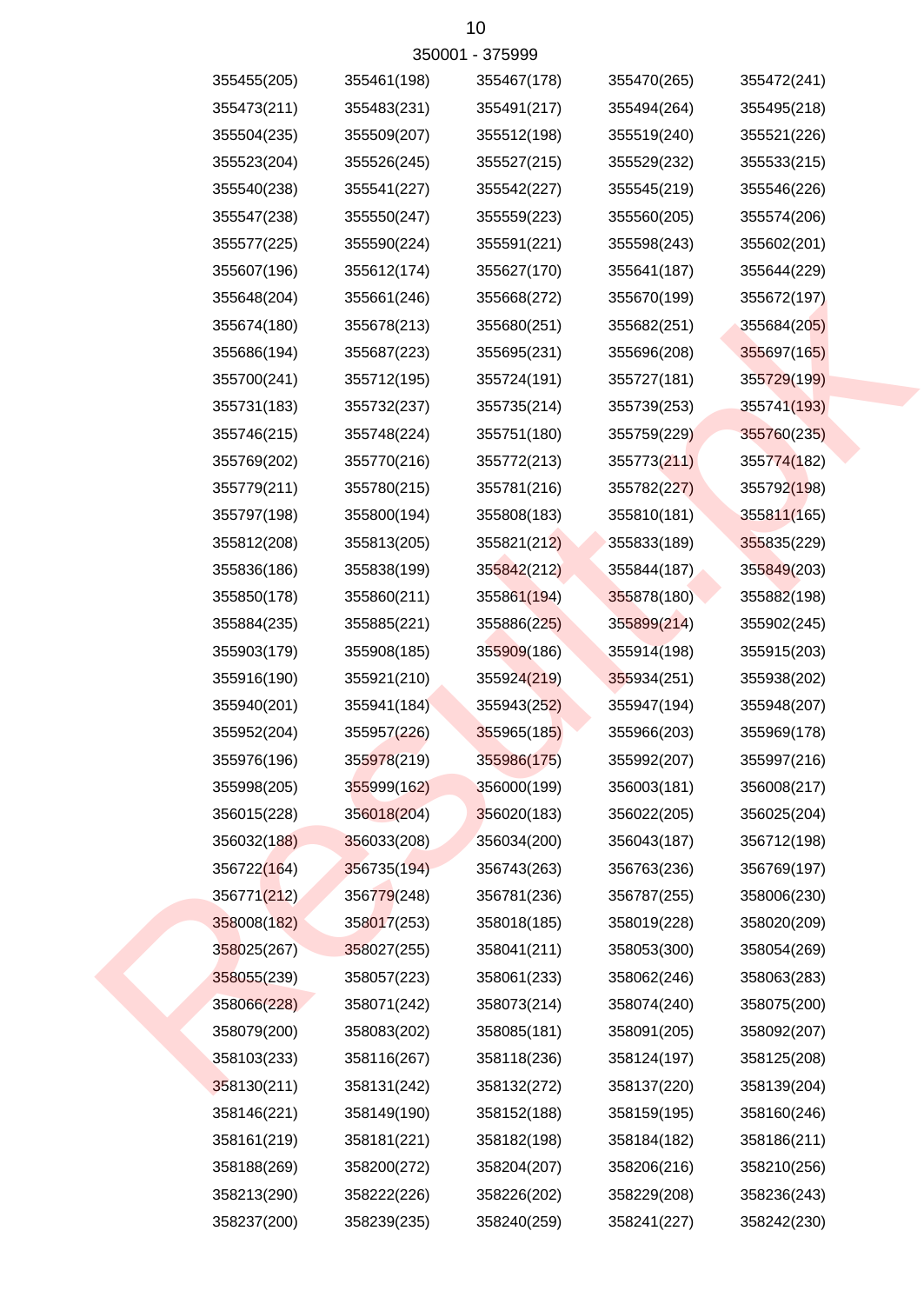|             |             | <u>ວວດດດ i - ၁៶ ວລລລ</u> |             |             |
|-------------|-------------|--------------------------|-------------|-------------|
| 358245(239) | 358248(258) | 358249(235)              | 358251(221) | 358252(220) |
| 358254(219) | 358257(233) | 358702(235)              | 358734(166) | 358737(245) |
| 358749(220) | 358762(197) | 358763(185)              | 358770(165) | 358772(208) |
| 358775(232) | 359107(210) | 359113(194)              | 359114(220) | 359117(176) |
| 359119(259) | 359136(197) | 359142(237)              | 359152(200) | 359165(259) |
| 359226(240) | 359256(169) | 359262(171)              | 359277(264) | 359278(203) |
| 359292(254) | 359313(227) | 359316(349)              | 359701(238) | 359709(187) |
| 359710(176) | 359713(246) | 359718(187)              | 359719(194) | 359721(248) |
| 359724(288) | 359725(268) | 359727(278)              | 360305(201) | 360309(190) |
| 360316(227) | 360317(220) | 360330(248)              | 360340(207) | 360347(224) |
| 370006(245) | 370014(290) | 370016(201)              | 370060(215) | 370065(185) |
| 370066(228) | 370072(199) | 370075(259)              | 370082(241) | 370097(196) |
| 370098(225) | 370106(242) | 370111(225)              | 370113(227) | 370114(189) |
| 370117(273) | 370118(229) | 370120(194)              | 370124(205) | 370125(223) |
| 370130(190) | 370136(257) | 370140(258)              | 370147(235) | 370154(243) |
| 370155(222) | 370158(297) | 370161(254)              | 370164(221) | 370165(179) |
| 370173(165) | 370176(199) | 370177(193)              | 370195(180) | 370203(176) |
| 370204(178) | 370209(230) | 370214(213)              | 370219(193) | 370225(203) |
| 370226(189) | 370228(241) | 370237(209)              | 370501(194) | 370502(218) |
| 370506(319) | 370507(200) | 370511(195)              | 370514(235) | 370517(239) |
| 370518(236) | 370520(256) | 370521(189)              | 370522(207) | 370535(178) |
| 370542(223) | 370544(271) | 370559(196)              | 370563(226) | 370568(246) |
| 370573(201) | 370574(303) | 370581(218)              | 370585(215) | 370589(197) |
| 370591(197) | 370597(184) | 370599(225)              | 370604(229) | 370607(223) |
| 370610(210) | 370613(203) | 370622(227)              | 370906(203) | 370911(209) |
| 370914(247) | 370919(286) | 370924(267)              | 370931(238) | 370932(221) |
| 370934(264) | 370936(223) | 370947(204)              | 370952(223) | 370954(216) |
| 370957(254) | 370959(216) | 370960(244)              | 370972(236) | 370978(207) |
| 370990(240) | 370993(207) | 370995(195)              | 371022(243) | 371040(227) |
| 371041(250) | 371042(245) | 371045(268)              | 371048(232) | 371058(229) |
| 371060(212) | 371062(220) | 371305(188)              | 371308(193) | 371310(221) |
| 371311(216) | 371330(190) | 371347(208)              | 371348(210) | 371354(234) |
| 371355(205) | 371361(192) | 371370(210)              | 371389(233) | 371392(239) |
| 371393(200) | 371408(181) | 371409(270)              | 371414(236) | 371416(205) |
| 371421(227) | 371431(186) | 371437(196)              | 371441(182) | 371445(191) |
| 371450(193) | 371467(240) | 371485(187)              | 371491(223) | 371703(179) |
| 371704(355) | 371708(209) | 371709(232)              | 371714(309) | 371715(182) |
| 371720(204) | 371723(244) | 371735(242)              | 371746(226) | 371753(182) |
| 371782(247) | 371788(235) | 371803(223)              | 372007(221) | 372008(255) |
| 372019(233) | 372037(184) | 372042(195)              | 372043(217) | 372047(182) |
| 372062(224) | 372063(228) | 372066(238)              | 372081(265) | 372082(235) |
| 372085(226) | 372091(219) | 372095(203)              | 372096(212) | 372304(297) |
| 372313(259) | 372333(202) | 372337(181)              | 372358(209) | 372604(188) |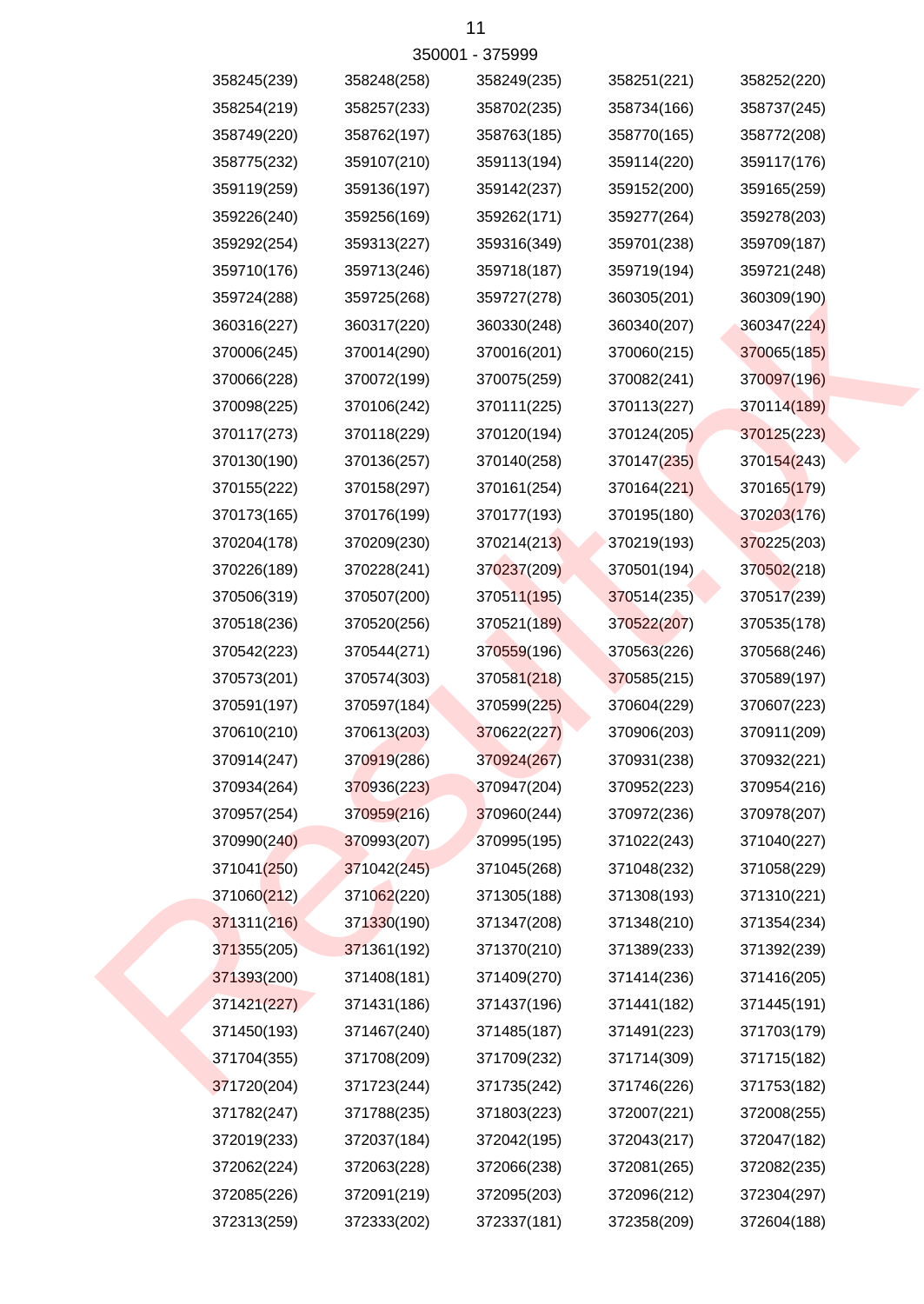|               |             |             | 350001 - 375999 |             |             |
|---------------|-------------|-------------|-----------------|-------------|-------------|
|               | 372606(267) | 372611(264) | 372804(174)     | 372806(244) | 372808(192) |
|               | 372809(245) | 372812(197) | 372826(264)     | 372828(229) | 372831(215) |
|               | 372835(204) | 372836(197) | 372852(258)     | 372854(208) | 372859(222) |
|               | 372864(173) | 372866(236) | 372870(196)     | 372872(177) | 372874(218) |
|               | 372885(223) | 372898(247) | 372899(232)     | 372901(206) | 372909(238) |
|               | 372916(247) | 372917(225) | 372918(274)     | 372919(243) | 372923(222) |
|               | 372932(226) | 372940(188) | 372945(195)     | 372946(229) | 372948(215) |
|               | 372952(203) | 372955(205) | 372962(213)     | 372964(246) | 372973(225) |
|               | 372983(194) | 373201(251) | 373212(232)     | 373213(194) | 373220(213) |
|               | 373225(193) | 373230(234) | 373249(192)     | 373256(251) | 373264(259) |
|               | 373288(270) | 373290(225) | 373293(232)     | 373302(192) | 373304(268) |
|               | 373306(235) | 373323(206) | 373331(254)     | 373339(243) | 373346(212) |
|               | 373366(237) | 373367(211) | 373371(221)     | 373372(208) | 373382(222) |
|               | 373383(231) | 373394(225) | 373397(221)     | 373400(215) | 373403(224) |
|               | 373412(210) | 373414(221) | 373419(221)     | 373420(252) | 373426(240) |
|               | 373431(195) | 373436(239) | 373445(184)     | 373447(223) | 373451(290) |
|               | 373455(206) | 373456(249) | 373459(228)     | 373460(253) | 373462(205) |
|               | 373472(234) | 373478(221) | 373480(254)     | 373487(208) | 373492(243) |
|               | 373496(271) | 373501(280) | 373509(284)     | 373518(184) | 373520(271) |
|               | 373524(206) | 373528(207) | 373529(235)     | 373530(228) | 373534(179) |
|               | 373547(260) | 373548(222) | 373553(239)     | 373556(245) | 373558(236) |
|               | 373560(241) | 373561(234) | 373562(267)     | 373578(221) | 373579(301) |
|               | 373581(182) | 373589(230) | 373602(188)     | 373604(177) | 373606(228) |
|               | 373621(234) | 373624(217) | 373625(196)     | 373626(212) | 374004(241) |
|               | 374009(277) | 374011(229) | 374014(227)     | 374016(214) | 374017(247) |
|               | 374020(231) | 374025(188) | 374026(186)     | 374030(234) | 374034(232) |
|               | 374220(232) | 374224(202) | 374227(209)     | 374232(234) | 374238(214) |
|               | 374244(258) | 374246(226) | 374248(222)     | 374249(220) | 374253(258) |
|               | 374267(210) | 374277(219) | 374291(274)     | 374292(282) | 374302(218) |
|               | 374303(244) | 374306(295) | 374312(169)     | 374317(176) | 374318(192) |
|               | 374503(214) | 374505(254) | 374520(199)     | 374711(272) | 374716(186) |
|               | 374719(211) | 374729(167) | 374730(192)     | 374731(263) | 374742(214) |
|               | 374744(210) | 374745(201) | 374746(227)     | 374754(224) | 374760(220) |
|               | 374763(215) | 374766(171) | 375003(238)     | 375008(219) | 375009(218) |
|               | 375010(304) | 375016(281) | 375304(207)     | *********** | *********** |
| <b>Papers</b> |             |             |                 |             |             |
|               | 350002(160) | 350016(169) | 350021(153)     | 350025(159) | 350028(135) |
|               | 350032(179) | 350034(146) | 350041(146)     | 350052(187) | 350055(231) |
|               | 350056(182) | 350057(148) | 350063(172)     | 350100(143) | 350104(178) |
|               | 350108(194) | 350112(147) | 350127(189)     | 350128(178) | 350139(153) |
|               | 350158(148) | 350169(155) | 350177(211)     | 350181(198) | 350187(189) |
|               | 350195(146) | 350203(158) | 350204(178)     | 350207(168) | 350208(203) |
|               | 350210(148) | 350212(194) | 350217(187)     | 350242(136) | 350256(153) |

# 5 Papers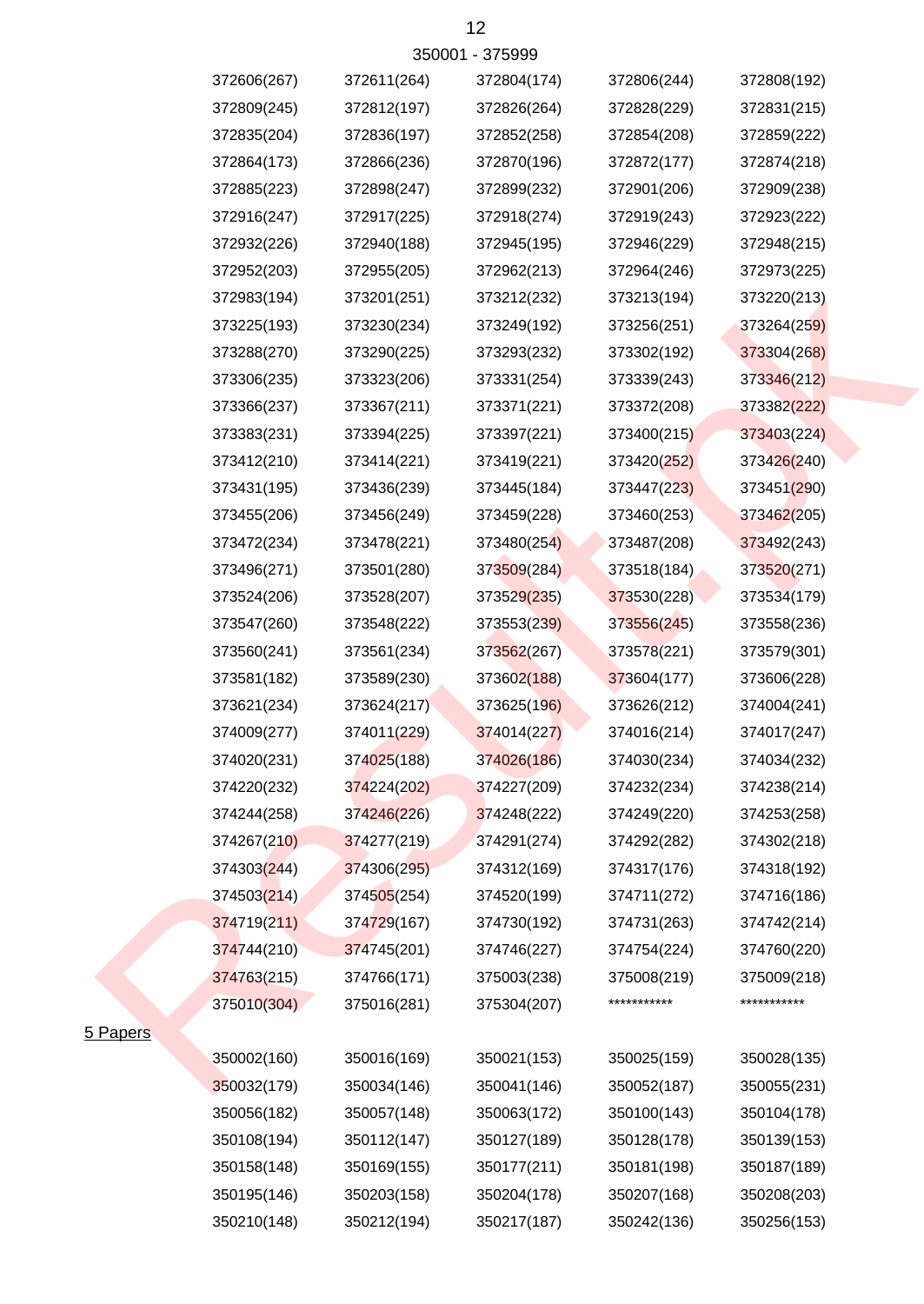|             |             | 32000 I - 312999 |             |             |
|-------------|-------------|------------------|-------------|-------------|
| 350318(146) | 350332(169) | 350333(171)      | 350350(158) | 350374(148) |
| 350709(166) | 350718(166) | 350724(159)      | 350725(153) | 350728(173) |
| 350729(169) | 350744(184) | 350784(160)      | 350787(146) | 350842(142) |
| 350882(172) | 350894(160) | 350902(190)      | 350903(194) | 350923(204) |
| 350953(218) | 350956(164) | 350963(184)      | 350969(142) | 350982(237) |
| 351001(146) | 351016(180) | 351401(147)      | 351407(197) | 351410(166) |
| 351412(159) | 351429(160) | 351432(143)      | 351443(203) | 351451(178) |
| 351452(179) | 351464(153) | 351465(155)      | 351466(183) | 351468(162) |
| 351471(178) | 351472(177) | 351485(170)      | 351490(183) | 351491(154) |
| 351492(181) | 351503(166) | 351510(156)      | 351511(149) | 351516(125) |
| 351522(154) | 351545(234) | 351551(218)      | 351555(127) | 351559(142) |
| 351560(190) | 351565(196) | 351569(151)      | 351578(167) | 351588(152) |
| 351616(176) | 351617(173) | 351622(199)      | 351623(173) | 351628(193) |
| 351634(203) | 351643(169) | 351645(261)      | 351646(287) | 351668(161) |
| 351672(153) | 351675(223) | 351677(173)      | 351678(149) | 351679(127) |
| 351688(127) | 351691(183) | 351707(146)      | 351708(183) | 351711(253) |
| 351712(211) | 351713(209) | 351716(195)      | 352042(185) | 352046(164) |
| 352047(174) | 352062(211) | 352142(181)      | 352184(198) | 352216(164) |
| 352217(171) | 352233(143) | 352235(161)      | 352250(215) | 352265(205) |
| 352266(203) | 352274(214) | 352301(165)      | 352306(160) | 352328(201) |
| 352329(184) | 352332(204) | 352340(145)      | 352341(174) | 352342(153) |
| 352349(178) | 352364(201) | 352366(195)      | 352390(173) | 352397(224) |
| 352400(169) | 352401(145) | 352415(163)      | 352416(159) | 352429(150) |
| 352439(142) | 352805(171) | 352843(161)      | 352854(149) | 352855(149) |
| 352858(157) | 352868(181) | 352869(170)      | 352880(168) | 352884(181) |
| 352904(187) | 352908(163) | 352915(189)      | 352919(171) | 352940(132) |
| 352944(198) | 352958(173) | 352965(150)      | 352976(178) | 353006(158) |
| 353021(148) | 353034(130) | 353058(181)      | 353060(185) | 353063(158) |
| 353065(157) | 353071(158) | 353310(138)      | 353334(162) | 353368(145) |
| 353374(145) | 353426(148) | 353433(185)      | 353449(163) | 353452(150) |
| 353460(140) | 353461(163) | 353467(164)      | 353470(183) | 353817(186) |
| 353820(150) | 353824(173) | 353854(155)      | 353856(192) | 353876(195) |
| 353888(178) | 354302(146) | 354310(153)      | 354313(176) | 354314(152) |
| 354325(164) | 354337(168) | 354339(140)      | 354342(157) | 354353(142) |
| 354361(167) | 354365(150) | 354615(175)      | 354619(133) | 354621(152) |
| 354623(154) | 354625(166) | 354627(213)      | 354632(150) | 354636(157) |
| 354638(180) | 354640(128) | 354647(158)      | 354649(162) | 354653(160) |
| 354655(145) | 354663(146) | 354667(159)      | 354696(160) | 354699(206) |
| 354703(142) | 354705(126) | 354707(155)      | 354708(153) | 354722(166) |
| 354726(193) | 354737(163) | 354749(170)      | 354752(173) | 354756(161) |
| 354769(176) | 354771(146) | 354772(192)      | 354773(151) | 354776(187) |
| 354781(165) | 354788(171) | 354790(157)      | 354794(196) | 354796(153) |
| 354797(171) | 354802(186) | 354812(151)      | 354813(161) | 354815(163) |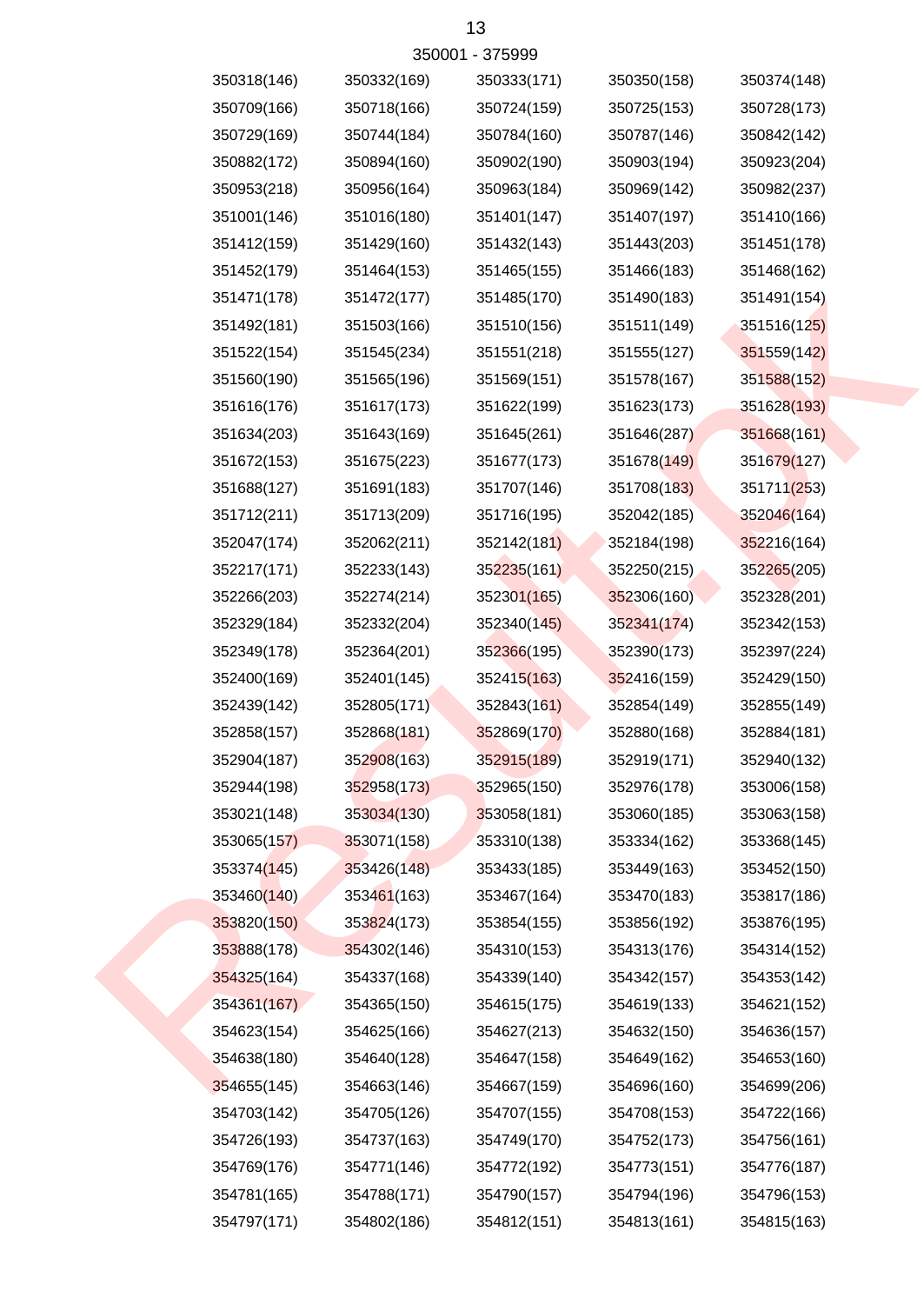|             |             | <u>JJUUU LE JI JJJJJ</u> |             |             |
|-------------|-------------|--------------------------|-------------|-------------|
| 354817(164) | 354828(165) | 354831(146)              | 354832(144) | 354837(169) |
| 354839(169) | 354840(152) | 354847(134)              | 354848(159) | 354850(155) |
| 354852(155) | 354853(131) | 354861(174)              | 354863(129) | 354866(140) |
| 354869(149) | 354870(165) | 354874(158)              | 354877(179) | 354879(153) |
| 354883(141) | 354885(151) | 354886(169)              | 354887(164) | 354889(137) |
| 354891(170) | 354901(172) | 354903(226)              | 354907(153) | 354910(168) |
| 354915(176) | 354916(142) | 354917(163)              | 354924(191) | 354931(203) |
| 354932(191) | 354933(178) | 354934(180)              | 354937(158) | 354938(131) |
| 354943(142) | 354947(166) | 354951(176)              | 354960(182) | 354963(160) |
| 354964(137) | 354970(149) | 354973(134)              | 354974(168) | 354977(197) |
| 355402(137) | 355405(137) | 355407(162)              | 355408(164) | 355419(190) |
| 355421(154) | 355424(151) | 355425(158)              | 355428(171) | 355438(162) |
| 355446(200) | 355448(156) | 355452(185)              | 355454(170) | 355456(149) |
| 355459(171) | 355460(161) | 355464(165)              | 355468(153) | 355469(160) |
| 355482(164) | 355486(166) | 355489(144)              | 355492(176) | 355497(198) |
| 355498(162) | 355506(148) | 355510(164)              | 355515(186) | 355522(179) |
| 355528(179) | 355532(192) | 355536(168)              | 355537(141) | 355544(145) |
| 355549(176) | 355553(170) | 355555(227)              | 355558(225) | 355563(194) |
| 355565(191) | 355583(223) | 355585(158)              | 355587(212) | 355589(186) |
| 355593(169) | 355600(201) | 355605(165)              | 355619(167) | 355621(164) |
| 355623(165) | 355628(156) | 355636(185)              | 355652(145) | 355660(171) |
| 355663(177) | 355664(199) | 355675(145)              | 355681(189) | 355685(162) |
| 355688(173) | 355689(153) | 355692(168)              | 355694(195) | 355701(167) |
| 355702(181) | 355704(168) | 355708(157)              | 355709(141) | 355710(205) |
| 355715(181) | 355718(216) | 355721(188)              | 355737(159) | 355743(175) |
| 355747(178) | 355749(193) | 355752(184)              | 355753(202) | 355755(186) |
| 355762(187) | 355783(175) | 355786(159)              | 355791(152) | 355795(158) |
| 355796(166) | 355801(152) | 355803(144)              | 355814(152) | 355815(134) |
| 355817(169) | 355820(172) | 355822(132)              | 355828(173) | 355831(139) |
| 355848(155) | 355853(144) | 355865(151)              | 355866(166) | 355875(164) |
| 355877(139) | 355879(157) | 355881(140)              | 355883(138) | 355888(145) |
| 355890(145) | 355892(132) | 355896(159)              | 355897(156) | 355901(161) |
| 355906(149) | 355917(199) | 355923(160)              | 355925(176) | 355927(200) |
| 355928(167) | 355929(167) | 355933(186)              | 355939(183) | 355942(146) |
| 355944(147) | 355949(182) | 355951(181)              | 355955(133) | 355956(181) |
| 355964(176) | 355968(158) | 355970(152)              | 355972(155) | 355973(162) |
| 355977(199) | 355982(156) | 355984(156)              | 355987(152) | 355990(142) |
| 355991(144) | 355995(172) | 355996(157)              | 356001(138) | 356007(146) |
| 356010(140) | 356013(139) | 356016(160)              | 356019(138) | 356021(143) |
| 356023(165) | 356026(179) | 356037(156)              | 356039(175) | 356702(147) |
| 356708(170) | 356717(149) | 356727(143)              | 356729(143) | 356737(167) |
| 356768(150) | 356785(193) | 358005(158)              | 358007(204) | 358009(144) |
| 358014(177) | 358015(206) | 358030(234)              | 358032(227) | 358042(184) |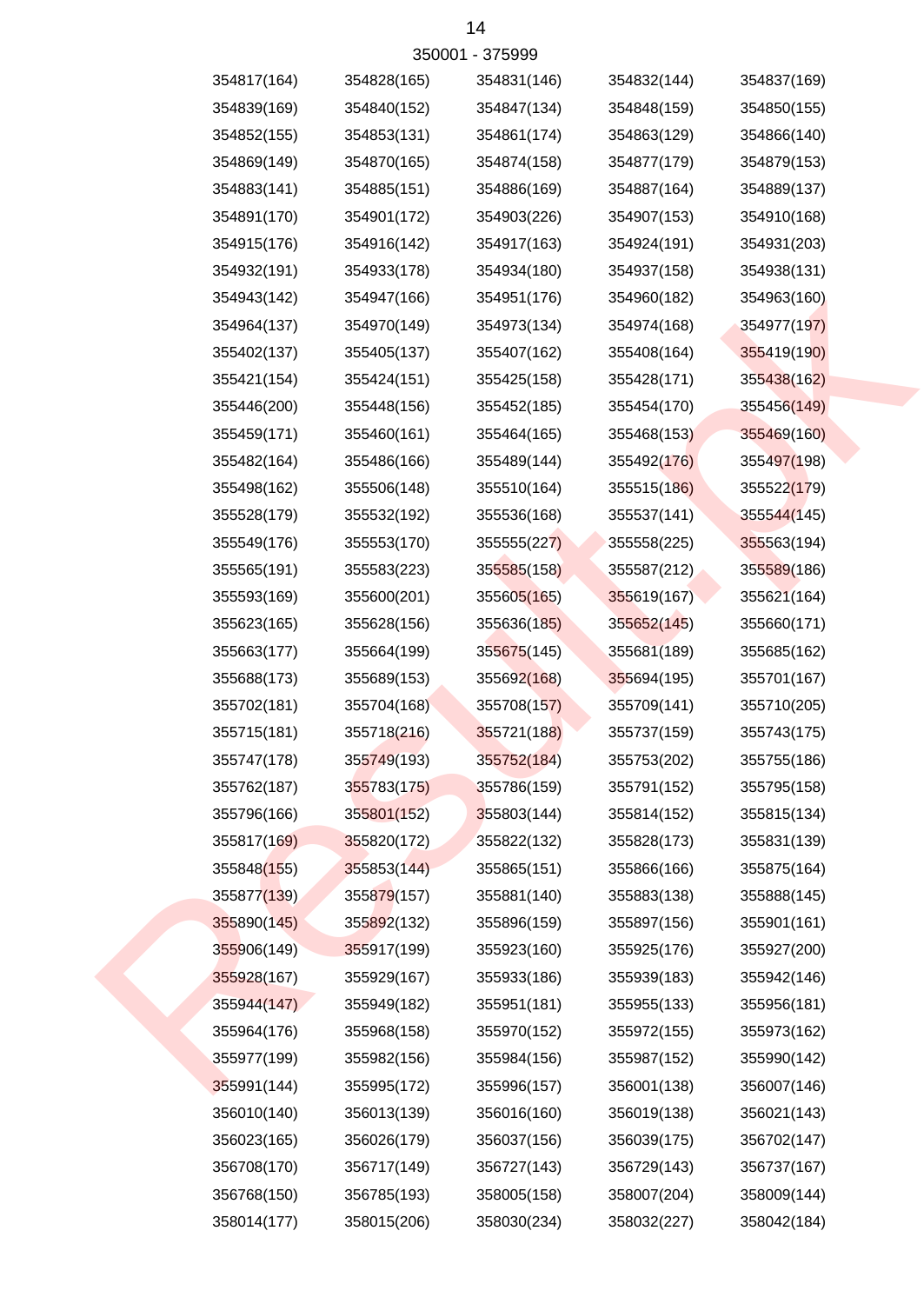| 358043(195) | 358047(231) | 358048(201) | 358058(250) | 358072(151) |
|-------------|-------------|-------------|-------------|-------------|
| 358081(169) | 358082(170) | 358094(166) | 358097(163) | 358098(176) |
| 358100(184) | 358114(181) | 358115(160) | 358117(204) | 358122(187) |
| 358144(184) | 358145(152) | 358148(142) | 358151(198) | 358153(137) |
| 358155(169) | 358157(185) | 358162(170) | 358163(172) | 358164(157) |
| 358165(163) | 358168(166) | 358169(193) | 358170(248) | 358195(172) |
| 358199(137) | 358201(203) | 358217(170) | 358223(220) | 358225(176) |
| 358232(212) | 358255(178) | 358707(161) | 358711(231) | 358721(243) |
| 358729(201) | 358730(246) | 358735(201) | 358745(167) | 358747(192) |
| 358752(147) | 358754(177) | 358768(154) | 359103(186) | 359106(191) |
| 359115(189) | 359118(157) | 359129(161) | 359131(163) | 359133(157) |
| 359134(198) | 359139(175) | 359143(161) | 359154(185) | 359156(194) |
| 359159(152) | 359173(190) | 359195(166) | 359200(182) | 359203(149) |
| 359224(168) | 359225(164) | 359228(134) | 359242(177) | 359244(198) |
| 359253(151) | 359297(151) | 359720(216) | 360303(192) | 360321(142) |
| 360329(217) | 360344(179) | 360345(157) | 370001(266) | 370003(180) |
| 370020(219) | 370021(181) | 370039(180) | 370040(214) | 370045(163) |
| 370046(153) | 370055(150) | 370061(165) | 370062(171) | 370063(196) |
| 370064(186) | 370073(170) | 370123(207) | 370127(174) | 370128(173) |
| 370129(161) | 370134(167) | 370142(171) | 370162(237) | 370166(154) |
| 370171(153) | 370187(155) | 370191(174) | 370196(195) | 370211(170) |
| 370221(163) | 370223(192) | 370224(170) | 370505(197) | 370527(207) |
| 370534(152) | 370538(159) | 370548(178) | 370551(151) | 370562(159) |
| 370564(161) | 370566(157) | 370567(142) | 370570(144) | 370583(193) |
| 370584(176) | 370596(150) | 370602(198) | 370621(180) | 370623(152) |
| 370630(252) | 370638(148) | 370644(192) | 370645(154) | 370646(155) |
| 370925(206) | 370939(182) | 370945(199) | 370946(170) | 370955(174) |
| 370961(194) | 370963(170) | 370968(191) | 370974(145) | 370976(221) |
| 370977(198) | 370994(180) | 370996(178) | 370997(167) | 370998(192) |
| 371008(146) | 371017(163) | 371019(172) | 371026(203) | 371031(199) |
| 371035(194) | 371036(193) | 371046(185) | 371052(185) | 371307(200) |
| 371320(171) | 371326(202) | 371331(158) | 371349(166) | 371351(142) |
| 371353(143) | 371358(196) | 371360(193) | 371363(138) | 371373(200) |
| 371378(159) | 371400(137) | 371433(149) | 371452(153) | 371455(174) |
| 371460(175) | 371468(158) | 371474(191) | 371476(138) | 371495(174) |
| 371500(150) | 371707(190) | 371710(197) | 371719(187) | 371728(159) |
| 371730(199) | 371743(182) | 371749(164) | 371750(160) | 371752(221) |
| 371759(185) | 371761(172) | 371763(169) | 371768(165) | 371776(191) |
| 371779(158) | 371780(185) | 371781(173) | 371786(224) | 372003(213) |
| 372026(160) | 372052(161) | 372056(142) | 372064(156) | 372069(204) |
| 372070(209) | 372071(190) | 372075(164) | 372094(159) | 372306(182) |
| 372314(168) | 372327(219) | 372330(175) | 372340(195) | 372344(192) |
| 372345(160) | 372347(166) | 372361(183) | 372616(159) | 372807(182) |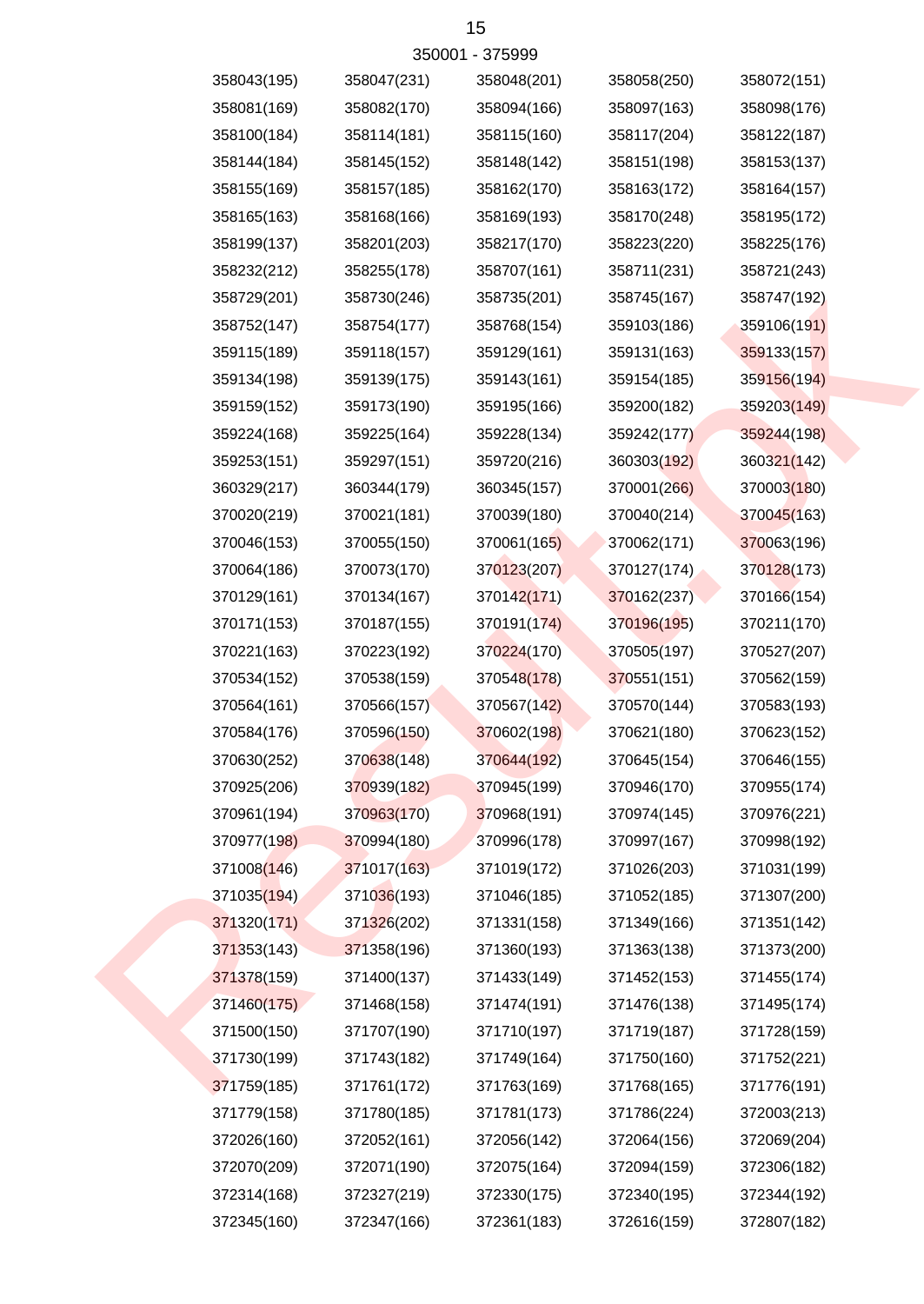|                 | 372819(226) | 372821(179) | 372823(126) | 372833(168) | 372834(143) |
|-----------------|-------------|-------------|-------------|-------------|-------------|
|                 | 372839(150) | 372849(167) | 372856(163) | 372857(175) | 372860(163) |
|                 | 372862(167) | 372865(139) | 372868(180) | 372879(144) | 372884(185) |
|                 | 372887(167) | 372889(178) | 372893(213) | 372900(149) | 372905(150) |
|                 | 372926(200) | 372927(171) | 372930(178) | 372938(175) | 372953(206) |
|                 | 372956(150) | 372960(160) | 372961(152) | 372963(169) | 372974(169) |
|                 | 372982(173) | 372989(212) | 373206(155) | 373211(174) | 373223(197) |
|                 | 373226(180) | 373229(175) | 373231(180) | 373239(167) | 373241(223) |
|                 | 373263(175) | 373273(194) | 373292(204) | 373297(182) | 373299(175) |
|                 | 373305(179) | 373308(175) | 373309(174) | 373312(183) | 373318(229) |
|                 | 373328(177) | 373332(201) | 373337(182) | 373338(201) | 373343(169) |
|                 | 373347(207) | 373357(171) | 373362(170) | 373364(212) | 373370(179) |
|                 | 373377(177) | 373384(168) | 373387(178) | 373389(164) | 373392(152) |
|                 | 373402(166) | 373405(176) | 373406(211) | 373411(189) | 373418(170) |
|                 | 373421(173) | 373422(176) | 373425(199) | 373437(158) | 373461(212) |
|                 | 373464(140) | 373469(184) | 373473(238) | 373482(176) | 373489(165) |
|                 | 373497(213) | 373498(164) | 373502(216) | 373504(227) | 373506(179) |
|                 | 373510(227) | 373515(191) | 373519(166) | 373523(183) | 373532(171) |
|                 | 373535(155) | 373536(143) | 373541(142) | 373544(146) | 373551(167) |
|                 | 373554(179) | 373570(170) | 373582(153) | 373590(205) | 373595(143) |
|                 | 373596(159) | 373599(159) | 373600(147) | 373603(181) | 373608(173) |
|                 | 373611(154) | 373612(199) | 373613(149) | 373615(184) | 373806(152) |
|                 | 374002(147) | 374003(146) | 374012(147) | 374013(165) | 374027(159) |
|                 | 374028(152) | 374031(192) | 374204(173) | 374206(177) | 374210(160) |
|                 | 374229(169) | 374234(202) | 374241(158) | 374250(185) | 374258(176) |
|                 | 374259(178) | 374260(180) | 374262(213) | 374263(243) | 374266(183) |
|                 | 374268(195) | 374281(205) | 374283(171) | 374289(174) | 374296(235) |
|                 | 374319(165) | 374514(202) | 374702(153) | 374703(147) | 374717(165) |
|                 | 374721(168) | 374724(165) | 374748(150) | 374750(162) | 374753(171) |
|                 | 374755(156) | 374758(194) | 375011(202) | 375305(157) | *********** |
| <u>I Papers</u> |             |             |             |             |             |
|                 | 350001(126) | 350009(102) | 350010(140) | 350018(89)  | 350022(114) |
|                 | 350026(119) | 350033(141) | 350036(110) | 350039(103) | 350042(113) |
|                 | 350046(118) | 350049(116) | 350069(134) | 350075(143) | 350076(95)  |
|                 | 350078(104) | 350090(115) | 350093(109) | 350094(105) | 350096(132) |
|                 | 350107(130) | 350117(138) | 350118(101) | 350126(142) | 350134(108) |
|                 | 350149(174) | 350150(141) | 350160(119) | 350171(122) | 350176(117) |
|                 | 350180(142) | 350183(173) | 350185(125) | 350188(128) | 350223(97)  |
|                 | 350224(122) | 350240(116) | 350253(115) | 350270(120) | 350313(103) |

350912(133) 351024(140) 351409(93) 351419(141) 351427(104)

350316(98) 350323(111) 350329(137) 350336(122) 350349(120) 350358(124) 350365(134) 350367(156) 350391(104) 350395(143) 350745(164) 350805(122) 350839(119) 350885(173) 350910(135)

4 Papers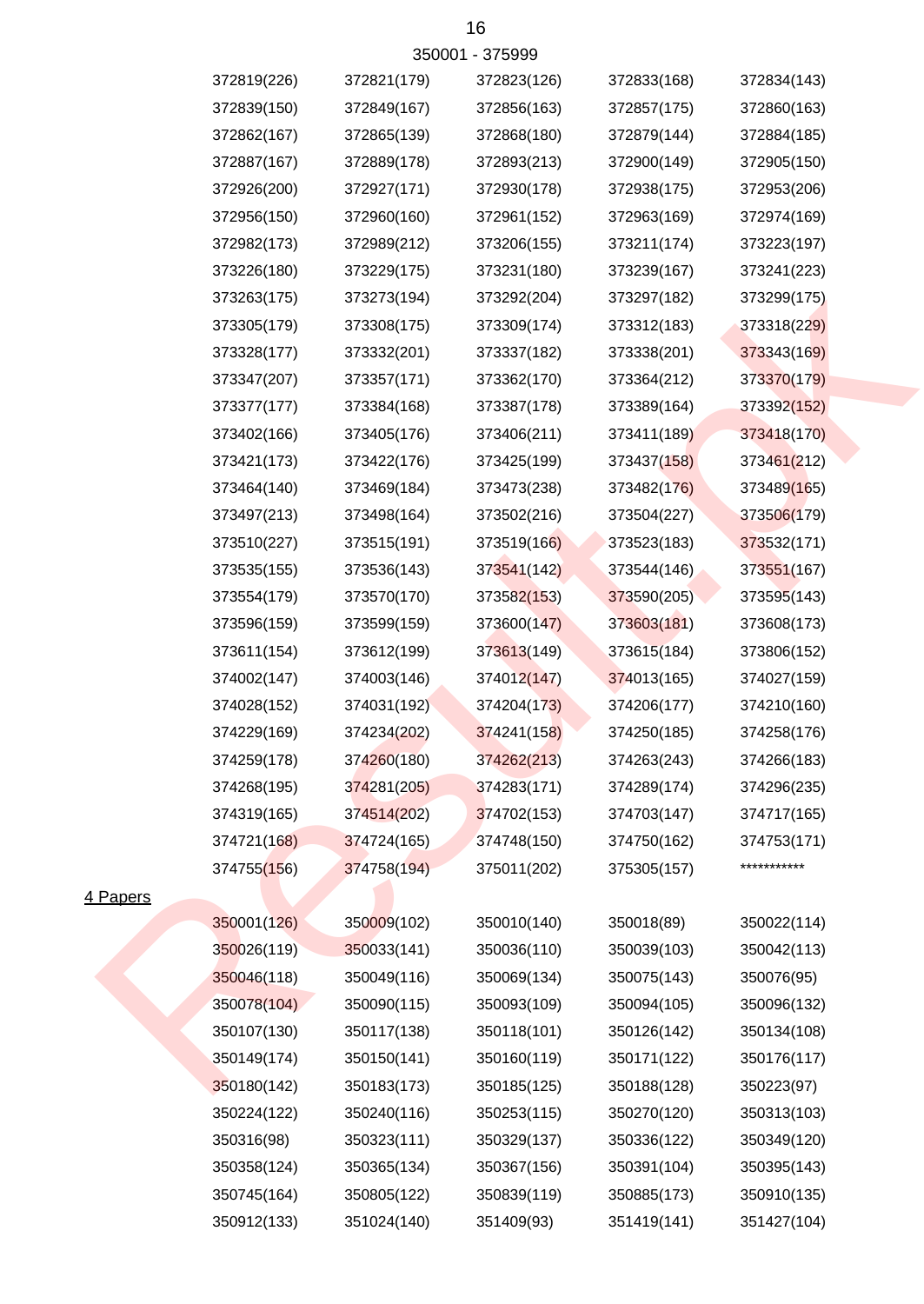| 350001 - 375999 |             |             |             |             |             |  |  |  |
|-----------------|-------------|-------------|-------------|-------------|-------------|--|--|--|
|                 | 351428(124) | 351435(131) | 351444(147) | 351448(152) | 351469(139) |  |  |  |
|                 | 351480(123) | 351489(142) | 351501(109) | 351507(133) | 351514(117) |  |  |  |
|                 | 351518(118) | 351520(105) | 351524(132) | 351531(134) | 351532(124) |  |  |  |
|                 | 351535(124) | 351537(150) | 351540(117) | 351541(133) | 351543(123) |  |  |  |
|                 | 351548(152) | 351554(139) | 351557(130) | 351558(137) | 351561(104) |  |  |  |
|                 | 351566(137) | 351576(127) | 351579(150) | 351580(123) | 351586(122) |  |  |  |
|                 | 351602(144) | 351603(141) | 351615(124) | 351618(129) | 351619(152) |  |  |  |
|                 | 351627(131) | 351654(125) | 351687(113) | 351699(142) | 351710(233) |  |  |  |
|                 | 352023(139) | 352180(124) | 352222(141) | 352303(132) | 352356(133) |  |  |  |
|                 | 352384(204) | 352396(146) | 352808(106) | 352810(114) | 352828(123) |  |  |  |
|                 | 352844(119) | 352862(108) | 352864(120) | 352865(125) | 352872(120) |  |  |  |
|                 | 352879(141) | 352883(170) | 352892(166) | 352893(169) | 352935(131) |  |  |  |
|                 | 352942(127) | 352955(119) | 352957(130) | 352982(185) | 353023(103) |  |  |  |
|                 | 353030(100) | 353036(116) | 353054(102) | 353302(163) | 353305(143) |  |  |  |
|                 | 353318(124) | 353320(104) | 353321(139) | 353323(105) | 353330(123) |  |  |  |
|                 | 353345(128) | 353359(111) | 353361(158) | 353370(121) | 353380(162) |  |  |  |
|                 | 353384(119) | 353390(131) | 353404(132) | 353423(108) | 353424(131) |  |  |  |
|                 | 353430(112) | 353431(103) | 353432(128) | 353434(106) | 353435(122) |  |  |  |
|                 | 353437(108) | 353438(102) | 353439(123) | 353450(145) | 353451(119) |  |  |  |
|                 | 353453(128) | 353454(122) | 353455(120) | 353463(148) | 353819(133) |  |  |  |
|                 | 353825(119) | 353831(122) | 353832(158) | 353841(116) | 353867(104) |  |  |  |
|                 | 353875(126) | 353922(114) | 353923(120) | 353940(113) | 353941(120) |  |  |  |
|                 | 354309(96)  | 354324(103) | 354326(145) | 354327(105) | 354328(117) |  |  |  |
|                 | 354332(105) | 354344(117) | 354351(108) | 354357(138) | 354368(132) |  |  |  |
|                 | 354373(126) | 354603(114) | 354606(140) | 354607(101) | 354608(118) |  |  |  |
|                 | 354618(124) | 354622(154) | 354634(117) | 354657(102) | 354665(113) |  |  |  |
|                 | 354677(123) | 354679(118) | 354680(103) | 354692(114) | 354693(142) |  |  |  |
|                 | 354698(119) | 354704(121) | 354718(134) | 354732(101) | 354739(130) |  |  |  |
|                 | 354746(110) | 354747(110) | 354753(133) | 354754(106) | 354760(114) |  |  |  |
|                 | 354765(126) | 354767(103) | 354770(126) | 354779(102) | 354798(120) |  |  |  |
|                 | 354801(107) | 354805(137) | 354807(94)  | 354809(119) | 354810(127) |  |  |  |
|                 | 354814(117) | 354816(126) | 354818(138) | 354821(144) | 354823(127) |  |  |  |
|                 | 354833(129) | 354834(129) | 354835(104) | 354841(141) | 354843(109) |  |  |  |
|                 | 354845(116) | 354854(106) | 354855(117) | 354860(145) | 354865(132) |  |  |  |
|                 | 354867(98)  | 354868(91)  | 354872(125) | 354880(112) | 354882(94)  |  |  |  |
|                 | 354884(128) | 354893(129) | 354894(112) | 354900(101) | 354906(136) |  |  |  |
|                 | 354909(131) | 354911(121) | 354912(134) | 354913(127) | 354914(119) |  |  |  |
|                 | 354918(112) | 354922(106) | 354926(114) | 354928(111) | 354940(145) |  |  |  |
|                 | 354945(148) | 354952(142) | 354953(130) | 354954(123) | 354955(138) |  |  |  |
|                 | 354957(128) | 354966(106) | 354971(132) | 354978(138) | 354980(129) |  |  |  |
|                 | 354982(113) | 354984(92)  | 354985(129) | 354986(128) | 355403(142) |  |  |  |
|                 | 355404(125) | 355414(130) | 355418(118) | 355427(126) | 355429(155) |  |  |  |
|                 | 355430(147) | 355434(128) | 355437(119) | 355440(110) | 355447(123) |  |  |  |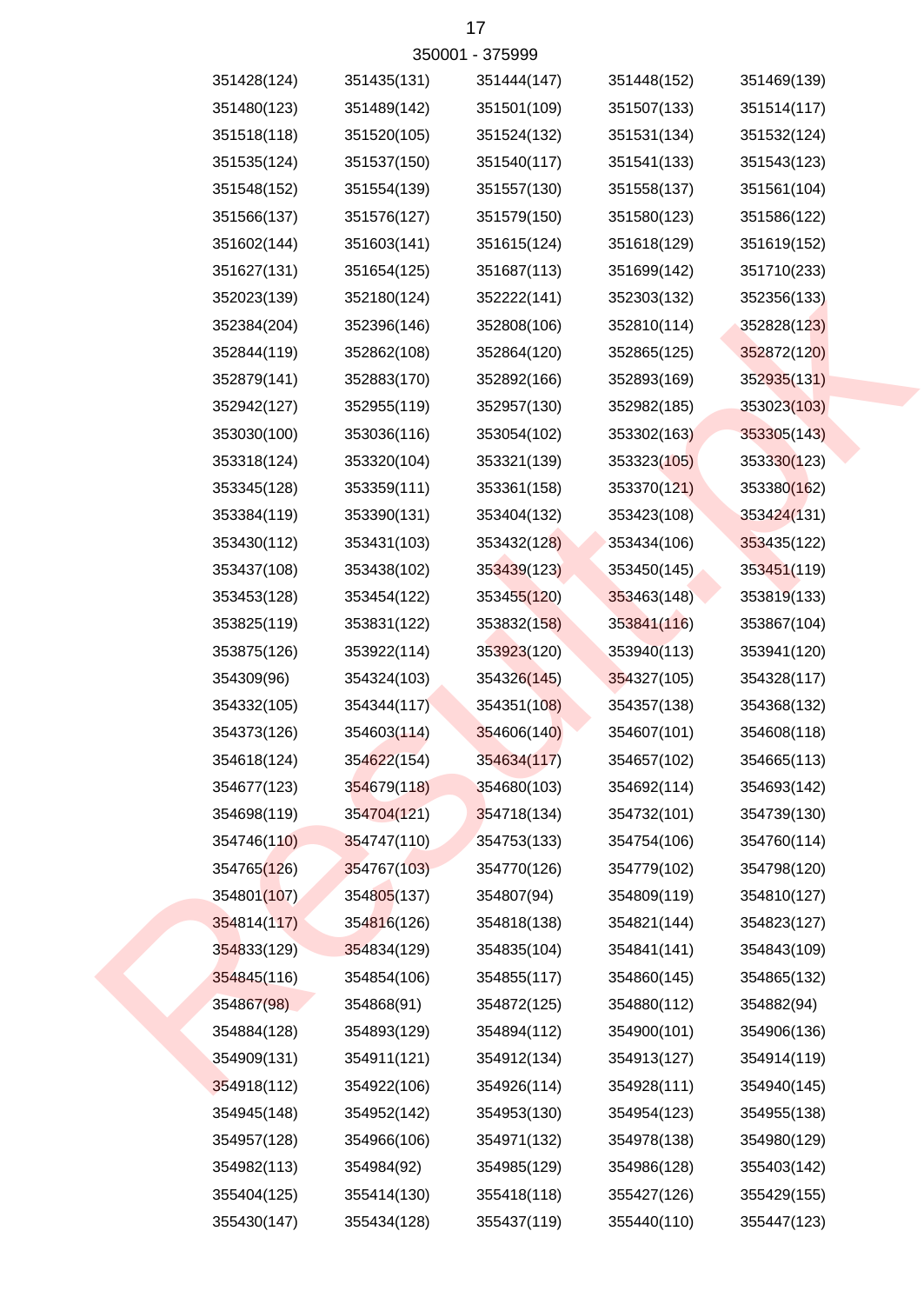| 355474(118) | 355475(125) | 355476(143) | 355477(116) | 355478(101) |
|-------------|-------------|-------------|-------------|-------------|
| 355500(112) | 355501(146) | 355502(133) | 355503(163) | 355505(122) |
| 355511(113) | 355534(146) | 355548(129) | 355554(180) | 355566(143) |
| 355569(121) | 355575(136) | 355584(138) | 355588(141) | 355595(108) |
| 355606(133) | 355610(108) | 355611(111) | 355613(132) | 355614(125) |
| 355618(130) | 355620(110) | 355629(138) | 355630(137) | 355631(143) |
| 355633(131) | 355634(119) | 355637(143) | 355642(141) | 355645(118) |
| 355646(129) | 355647(137) | 355655(136) | 355656(123) | 355676(115) |
| 355683(151) | 355698(103) | 355699(161) | 355730(139) | 355736(120) |
| 355745(143) | 355764(143) | 355778(112) | 355794(122) | 355802(134) |
| 355805(142) | 355819(145) | 355823(117) | 355829(126) | 355839(114) |
| 355843(115) | 355847(111) | 355851(99)  | 355852(103) | 355855(109) |
| 355864(131) | 355867(119) | 355868(134) | 355871(120) | 355876(105) |
| 355887(120) | 355889(103) | 355891(110) | 355907(114) | 355912(116) |
| 355918(115) | 355926(102) | 355931(121) | 355935(127) | 355937(117) |
| 355950(126) | 355959(138) | 355960(126) | 355963(125) | 355971(103) |
| 355979(118) | 355983(134) | 355989(108) | 356002(127) | 356011(111) |
| 356012(120) | 356024(104) | 356029(143) | 356031(126) | 356038(139) |
| 356040(111) | 356506(130) | 356705(131) | 356713(116) | 356723(102) |
| 356728(135) | 356736(109) | 356738(143) | 356744(119) | 356747(115) |
| 356751(120) | 356753(130) | 356759(142) | 356761(105) | 356782(120) |
| 356786(141) | 356792(141) | 358003(118) | 358036(138) | 358044(135) |
| 358046(153) | 358052(139) | 358078(135) | 358080(140) | 358086(119) |
| 358087(107) | 358088(117) | 358095(141) | 358099(133) | 358110(131) |
| 358129(181) | 358142(122) | 358143(123) | 358174(163) | 358176(177) |
| 358193(189) | 358197(99)  | 358214(142) | 358215(134) | 358228(162) |
| 358701(152) | 358704(157) | 358718(135) | 358720(121) | 358723(102) |
| 358726(131) | 358728(132) | 358733(117) | 358736(119) | 358753(120) |
| 358757(105) | 358774(116) | 358776(106) | 359102(114) | 359105(138) |
| 359112(131) | 359128(117) | 359137(119) | 359147(121) | 359164(140) |
| 359170(129) | 359171(122) | 359180(138) | 359185(127) | 359194(149) |
| 359223(141) | 359229(124) | 359237(118) | 359239(173) | 359243(107) |
| 359247(122) | 359255(149) | 359257(180) | 359268(130) | 359275(167) |
| 359311(116) | 359312(149) | 359314(114) | 359722(217) | 360307(112) |
| 360311(145) | 370002(129) | 370005(119) | 370008(148) | 370009(145) |
| 370010(109) | 370011(144) | 370015(134) | 370027(125) | 370030(118) |
| 370031(142) | 370034(132) | 370047(131) | 370067(117) | 370068(125) |
| 370085(134) | 370086(116) | 370088(127) | 370094(117) | 370102(125) |
| 370104(139) | 370190(133) | 370199(115) | 370229(147) | 370231(143) |
| 370248(119) | 370249(112) | 370531(107) | 370536(158) | 370539(144) |
| 370545(117) | 370560(162) | 370565(124) | 370571(104) | 370590(122) |
| 370595(131) | 370598(138) | 370615(120) | 370619(114) | 370647(130) |
| 370650(114) | 370904(150) | 370928(169) | 370930(152) | 370962(140) |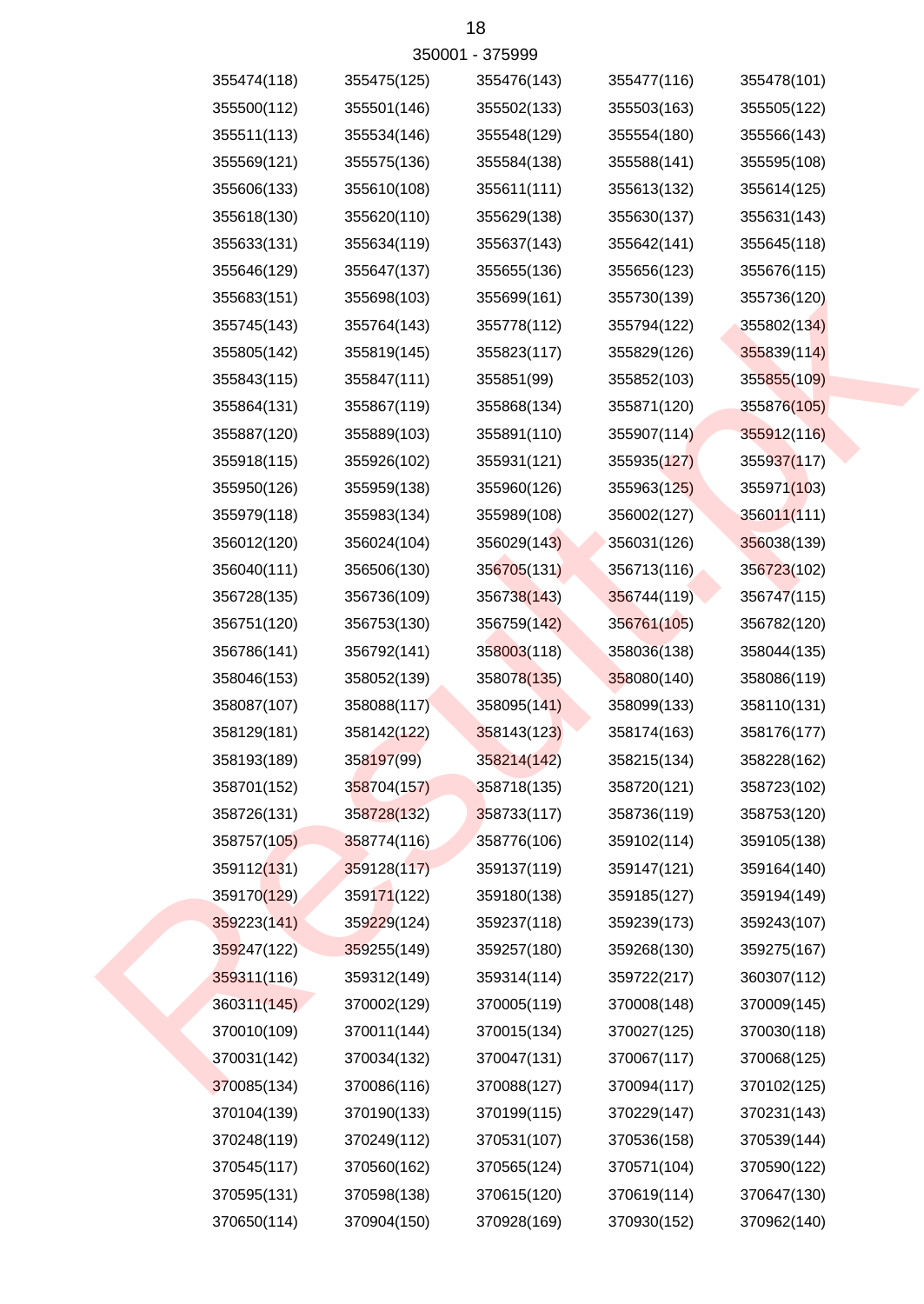|                 | 370967(162) | 370984(148) | 371006(103) | 371023(142) | 371024(167) |
|-----------------|-------------|-------------|-------------|-------------|-------------|
|                 | 371030(140) | 371034(132) | 371043(155) | 371047(139) | 371053(153) |
|                 | 371057(145) | 371304(115) | 371322(125) | 371325(111) | 371335(125) |
|                 | 371336(103) | 371362(147) | 371371(116) | 371375(139) | 371394(127) |
|                 | 371417(111) | 371420(152) | 371434(135) | 371439(147) | 371456(141) |
|                 | 371463(107) | 371470(121) | 371486(132) | 371489(155) | 371490(128) |
|                 | 371494(110) | 371501(116) | 371722(145) | 371734(142) | 371739(111) |
|                 | 371744(137) | 371751(132) | 371767(127) | 371773(153) | 371784(159) |
|                 | 371789(120) | 371790(115) | 371793(131) | 371800(125) | 372001(180) |
|                 | 372002(153) | 372012(149) | 372014(120) | 372034(127) | 372060(115) |
|                 | 372076(117) | 372101(132) | 372102(146) | 372302(140) | 372303(144) |
|                 | 372312(124) | 372316(136) | 372320(137) | 372324(132) | 372326(141) |
|                 | 372341(105) | 372349(147) | 372351(115) | 372355(153) | 372602(119) |
|                 | 372802(103) | 372803(138) | 372814(158) | 372816(131) | 372824(101) |
|                 | 372838(146) | 372842(139) | 372850(155) | 372876(135) | 372888(117) |
|                 | 372892(106) | 372894(138) | 372910(226) | 372913(157) | 372928(157) |
|                 | 372929(158) | 372931(162) | 372933(114) | 372935(119) | 372941(141) |
|                 | 372944(132) | 372954(131) | 372972(120) | 372986(153) | 373203(122) |
|                 | 373214(152) | 373217(111) | 373224(123) | 373234(137) | 373248(126) |
|                 | 373251(133) | 373261(155) | 373267(126) | 373268(156) | 373276(159) |
|                 | 373279(139) | 373285(162) | 373286(133) | 373296(137) | 373301(141) |
|                 | 373335(135) | 373360(143) | 373375(140) | 373386(133) | 373415(158) |
|                 | 373424(165) | 373430(139) | 373433(133) | 373442(114) | 373443(111) |
|                 | 373452(127) | 373463(147) | 373471(164) | 373474(174) | 373475(161) |
|                 | 373481(164) | 373486(141) | 373490(103) | 373499(164) | 373517(160) |
|                 | 373537(112) | 373538(135) | 373539(125) | 373540(114) | 373545(127) |
|                 | 373555(114) | 373563(133) | 373573(141) | 373574(160) | 373576(130) |
|                 | 373584(134) | 373586(144) | 373593(116) | 373598(142) | 373607(112) |
|                 | 373618(141) | 373619(124) | 374001(98)  | 374010(101) | 374036(131) |
|                 | 374213(132) | 374215(142) | 374217(121) | 374230(142) | 374239(116) |
|                 | 374240(120) | 374242(128) | 374247(112) | 374265(120) | 374270(187) |
|                 | 374273(116) | 374276(128) | 374282(141) | 374286(121) | 374293(130) |
|                 | 374299(126) | 374304(123) | 374305(136) | 374308(113) | 374310(147) |
|                 | 374706(142) | 374709(134) | 374715(155) | 374725(177) | 374732(100) |
|                 | 374740(169) | 374743(130) | 374747(135) | 374757(132) | 374774(145) |
|                 | 375303(107) | 375312(117) | *********** | *********** | *********** |
| <u>B Papers</u> |             |             |             |             |             |
|                 | 350019(63)  | 350029(89)  | 350030(114) | 350037(61)  | 350048(88)  |
|                 | 350058(86)  | 350059(119) | 350060(84)  | 350062(82)  | 350066(107) |
|                 | 350085(85)  | 350095(90)  | 350098(80)  | 350101(74)  | 350116(85)  |
|                 | 350122(99)  | 350129(92)  | 350137(94)  | 350156(85)  | 350159(77)  |
|                 | 350162(79)  | 350164(141) | 350172(90)  | 350178(114) | 350190(94)  |
|                 | 350209(105) | 350215(85)  | 350219(80)  | 350230(90)  | 350232(84)  |

3 Papers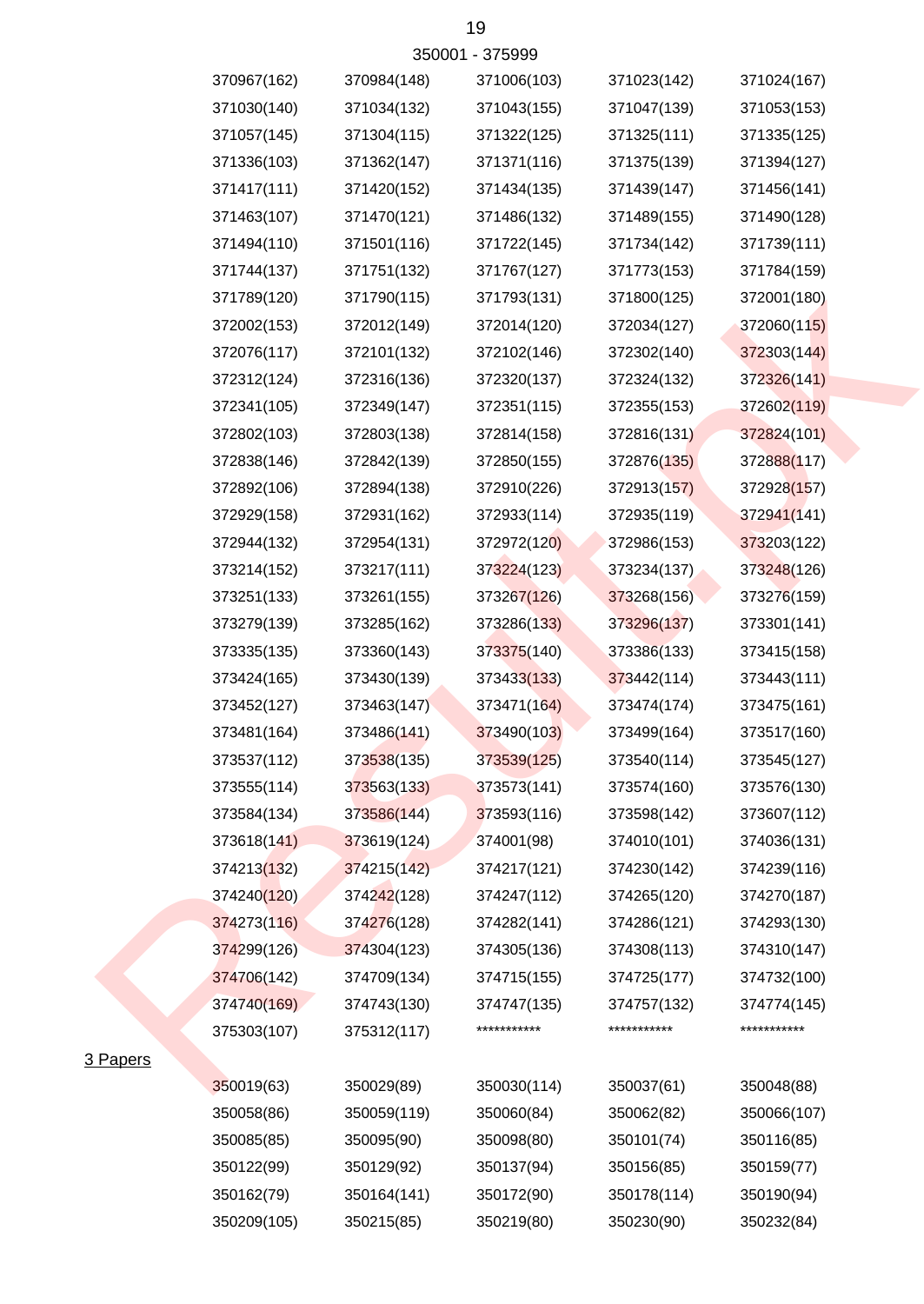|             |             | 32000.1 - 312999 |             |             |
|-------------|-------------|------------------|-------------|-------------|
| 350241(84)  | 350254(75)  | 350260(62)       | 350263(60)  | 350275(87)  |
| 350277(110) | 350293(85)  | 350302(68)       | 350305(88)  | 350306(77)  |
| 350307(83)  | 350308(91)  | 350309(78)       | 350310(84)  | 350314(68)  |
| 350343(98)  | 350353(132) | 350362(67)       | 350368(75)  | 350372(88)  |
| 350373(110) | 350375(78)  | 350705(107)      | 350712(151) | 350756(99)  |
| 350791(67)  | 350893(101) | 350915(94)       | 350917(109) | 350957(97)  |
| 351002(106) | 351023(113) | 351403(85)       | 351404(84)  | 351405(92)  |
| 351415(68)  | 351423(74)  | 351424(74)       | 351431(109) | 351433(90)  |
| 351434(92)  | 351437(82)  | 351447(98)       | 351450(92)  | 351455(158) |
| 351475(93)  | 351482(100) | 351488(81)       | 351513(92)  | 351519(79)  |
| 351525(97)  | 351542(101) | 351563(92)       | 351564(126) | 351572(90)  |
| 351574(112) | 351575(90)  | 351577(82)       | 351585(79)  | 351593(111) |
| 351599(90)  | 351604(86)  | 351606(105)      | 351620(104) | 351621(88)  |
| 351648(90)  | 351660(86)  | 351664(99)       | 352004(117) | 352034(98)  |
| 352038(126) | 352061(106) | 352067(104)      | 352098(113) | 352103(105) |
| 352165(153) | 352385(102) | 352802(94)       | 352809(86)  | 352813(96)  |
| 352818(80)  | 352822(96)  | 352824(69)       | 352825(73)  | 352829(108) |
| 352832(83)  | 352837(83)  | 352848(80)       | 352860(121) | 352871(91)  |
| 352875(85)  | 352890(92)  | 352896(87)       | 352900(91)  | 352902(75)  |
| 352910(93)  | 352929(79)  | 352930(80)       | 352931(85)  | 352933(80)  |
| 352938(66)  | 352945(95)  | 352961(76)       | 352973(112) | 352978(91)  |
| 353013(82)  | 353026(104) | 353044(68)       | 353053(72)  | 353055(124) |
| 353066(87)  | 353069(76)  | 353072(82)       | 353074(111) | 353309(83)  |
| 353316(79)  | 353317(81)  | 353319(90)       | 353326(96)  | 353327(75)  |
| 353346(100) | 353348(100) | 353365(115)      | 353372(87)  | 353375(85)  |
| 353379(135) | 353381(73)  | 353388(75)       | 353407(81)  | 353416(85)  |
| 353417(81)  | 353428(90)  | 353436(74)       | 353464(64)  | 353473(97)  |
| 353474(86)  | 353807(103) | 353809(90)       | 353812(103) | 353814(84)  |
| 353822(87)  | 353823(97)  | 353835(131)      | 353836(90)  | 353849(94)  |
| 353860(78)  | 353863(115) | 353871(83)       | 353873(94)  | 353880(82)  |
| 353900(68)  | 353918(73)  | 353924(84)       | 353928(67)  | 353933(75)  |
| 353939(88)  | 353943(105) | 353944(178)      | 354303(92)  | 354312(69)  |
| 354315(59)  | 354322(77)  | 354331(61)       | 354335(87)  | 354341(87)  |
| 354346(80)  | 354350(84)  | 354356(117)      | 354360(79)  | 354363(69)  |
| 354364(79)  | 354605(69)  | 354610(85)       | 354612(96)  | 354642(69)  |
| 354646(117) | 354658(90)  | 354670(83)       | 354671(90)  | 354676(75)  |
| 354678(80)  | 354683(103) | 354687(77)       | 354694(82)  | 354697(111) |
| 354706(74)  | 354724(96)  | 354725(69)       | 354735(68)  | 354738(98)  |
| 354745(83)  | 354748(76)  | 354751(77)       | 354755(87)  | 354757(74)  |
| 354758(73)  | 354759(104) | 354761(82)       | 354762(83)  | 354764(96)  |
| 354766(85)  | 354768(75)  | 354775(62)       | 354778(102) | 354780(70)  |
| 354789(87)  | 354799(90)  | 354803(82)       | 354808(79)  | 354822(78)  |
| 354829(74)  | 354836(59)  | 354838(79)       | 354844(80)  | 354846(64)  |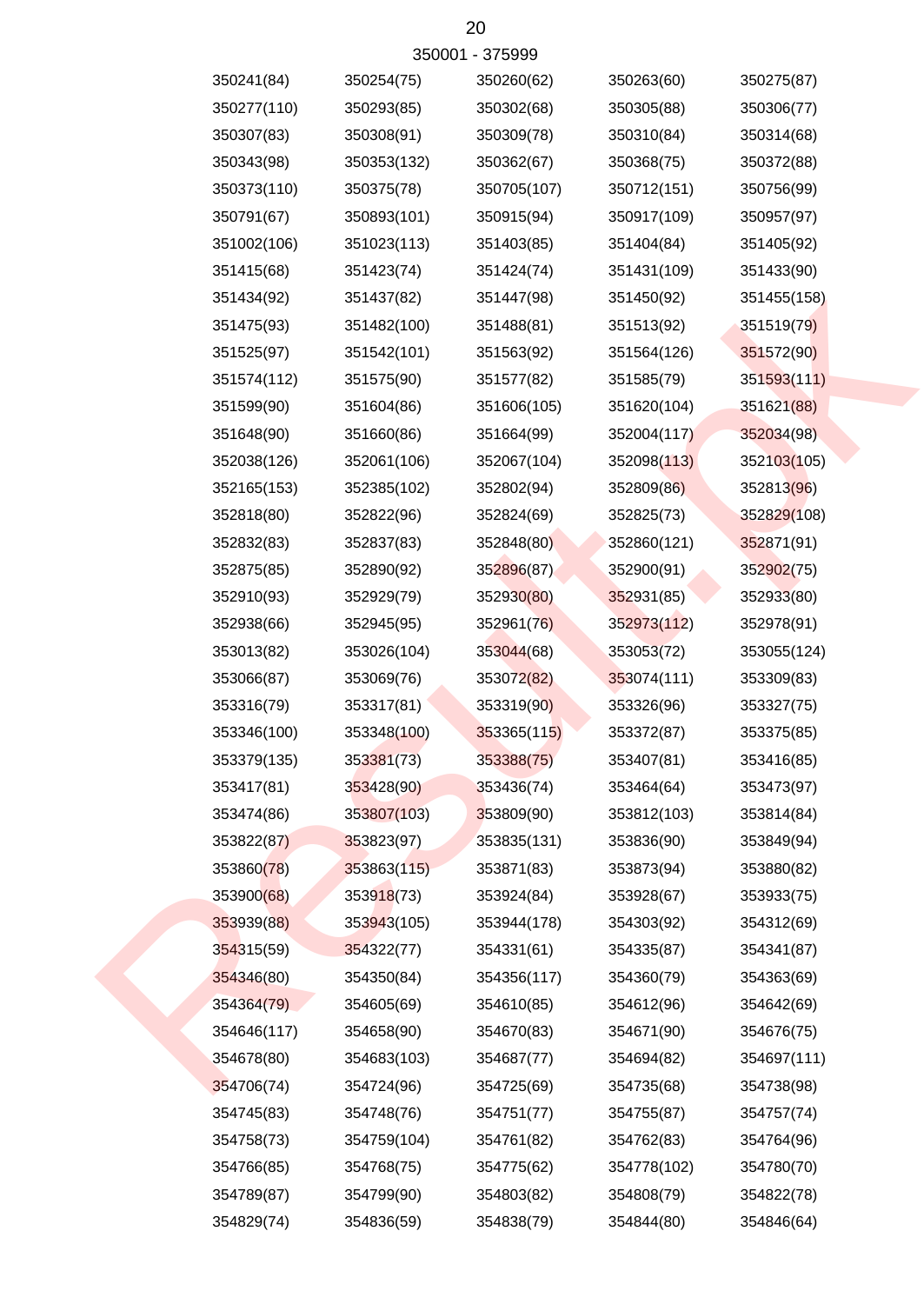| 354856(85)  | 354857(83)  | 354859(110) | 354871(155) | 354875(90)  |
|-------------|-------------|-------------|-------------|-------------|
| 354881(70)  | 354890(93)  | 354892(72)  | 354895(83)  | 354896(81)  |
| 354908(82)  | 354936(114) | 354944(84)  | 354950(113) | 354958(82)  |
| 354959(70)  | 354967(68)  | 354975(76)  | 355410(94)  | 355436(78)  |
| 355439(96)  | 355441(95)  | 355449(92)  | 355450(98)  | 355485(97)  |
| 355499(79)  | 355507(94)  | 355508(95)  | 355524(86)  | 355578(99)  |
| 355586(80)  | 355592(89)  | 355594(96)  | 355597(115) | 355599(108) |
| 355601(92)  | 355604(91)  | 355609(88)  | 355617(73)  | 355622(99)  |
| 355638(75)  | 355640(115) | 355651(88)  | 355659(87)  | 355714(98)  |
| 355723(104) | 355728(77)  | 355738(94)  | 355742(116) | 355768(80)  |
| 355771(78)  | 355825(68)  | 355834(70)  | 355845(77)  | 355859(85)  |
| 355862(99)  | 355870(81)  | 355872(73)  | 355873(64)  | 355874(75)  |
| 355895(79)  | 355898(61)  | 355936(105) | 355945(101) | 355975(102) |
| 356005(117) | 356017(108) | 356703(103) | 356706(77)  | 356726(83)  |
| 356731(77)  | 356732(129) | 356734(85)  | 356739(103) | 356750(101) |
| 356752(74)  | 356757(73)  | 356764(78)  | 356773(70)  | 356775(75)  |
| 356776(75)  | 356778(92)  | 356784(98)  | 356789(114) | 358002(100) |
| 358102(94)  | 358111(118) | 358113(84)  | 358141(90)  | 358175(103) |
| 358190(120) | 358198(107) | 358208(99)  | 358209(119) | 358216(90)  |
| 358234(99)  | 358703(122) | 358713(108) | 358714(96)  | 358719(133) |
| 358724(107) | 358739(75)  | 358751(90)  | 359101(91)  | 359108(90)  |
| 359110(97)  | 359124(114) | 359126(89)  | 359148(101) | 359150(97)  |
| 359151(112) | 359160(96)  | 359161(95)  | 359167(90)  | 359175(99)  |
| 359177(105) | 359190(132) | 359191(101) | 359196(107) | 359197(76)  |
| 359198(115) | 359201(111) | 359204(99)  | 359205(103) | 359212(97)  |
| 359213(128) | 359218(103) | 359219(119) | 359221(70)  | 359222(83)  |
| 359227(99)  | 359230(84)  | 359240(105) | 359245(135) | 359248(97)  |
| 359251(110) | 359270(82)  | 359280(89)  | 359281(108) | 359286(92)  |
| 359291(115) | 359298(112) | 359303(124) | 359306(76)  | 359308(82)  |
| 360315(142) | 370022(88)  | 370023(85)  | 370025(80)  | 370032(93)  |
| 370033(86)  | 370041(97)  | 370044(114) | 370056(77)  | 370059(97)  |
| 370074(88)  | 370091(89)  | 370092(112) | 370093(82)  | 370108(72)  |
| 370112(94)  | 370115(102) | 370132(103) | 370145(81)  | 370153(101) |
| 370160(96)  | 370163(92)  | 370182(96)  | 370201(99)  | 370232(112) |
| 370508(95)  | 370513(99)  | 370523(116) | 370533(81)  | 370537(78)  |
| 370558(87)  | 370575(106) | 370577(90)  | 370578(83)  | 370580(69)  |
| 370587(85)  | 370606(99)  | 370633(97)  | 370637(90)  | 370903(103) |
| 370938(93)  | 370940(113) | 370942(95)  | 370948(99)  | 370956(126) |
| 370958(93)  | 370970(109) | 370983(102) | 370985(110) | 370986(111) |
| 370991(103) | 371001(110) | 371014(126) | 371016(100) | 371020(101) |
| 371025(92)  | 371037(89)  | 371302(93)  | 371317(70)  | 371319(92)  |
| 371359(90)  | 371372(99)  | 371380(99)  | 371403(96)  | 371406(77)  |
| 371438(75)  | 371446(97)  | 371447(94)  | 371448(94)  | 371457(105) |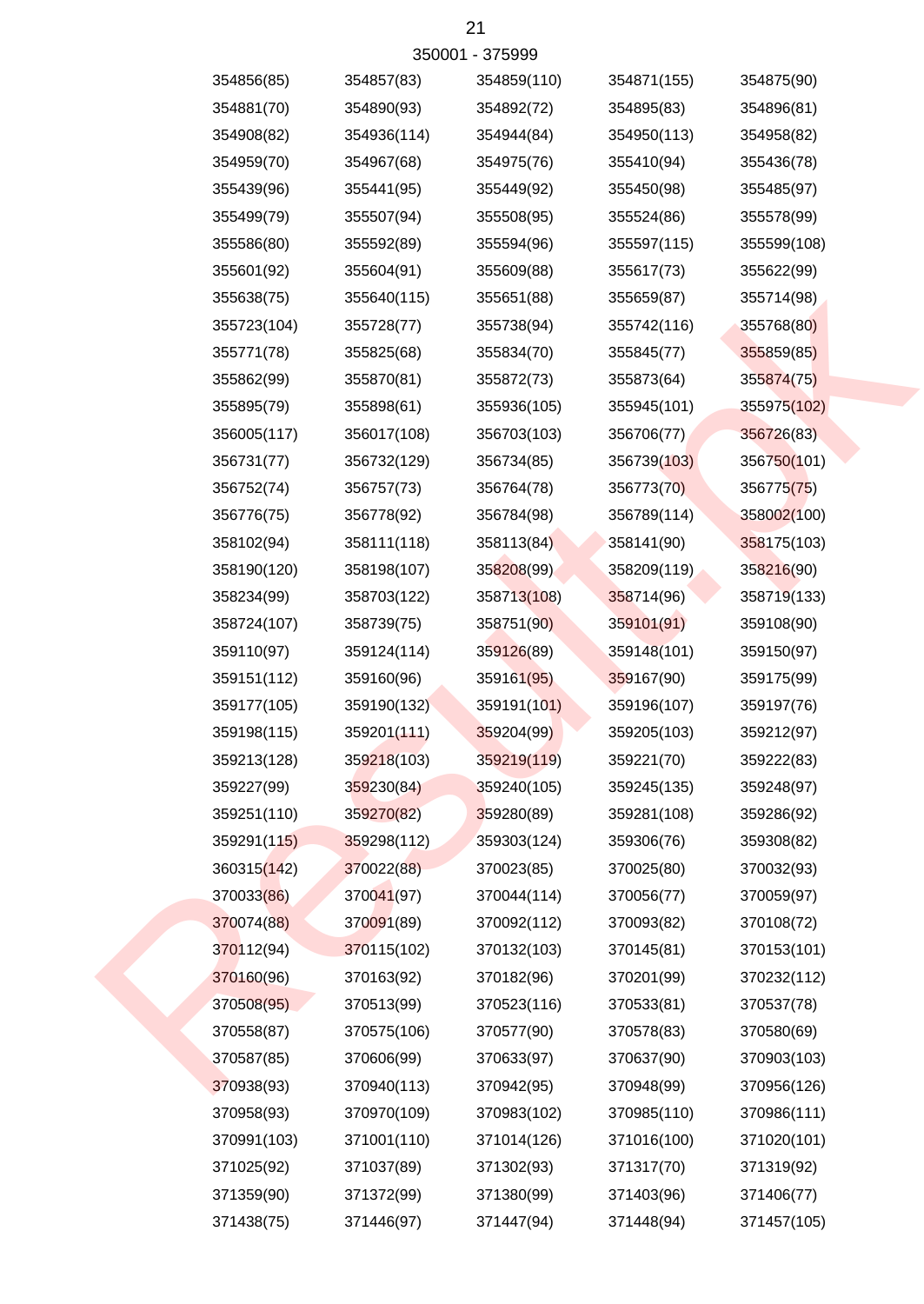| 350001 - 375999 |             |             |             |             |             |  |  |
|-----------------|-------------|-------------|-------------|-------------|-------------|--|--|
|                 | 371464(107) | 371471(96)  | 371480(88)  | 371481(84)  | 371483(84)  |  |  |
|                 | 371484(80)  | 371488(98)  | 371493(73)  | 371705(113) | 371712(87)  |  |  |
|                 | 371716(107) | 371729(99)  | 371733(114) | 371736(93)  | 371737(81)  |  |  |
|                 | 371754(133) | 371758(75)  | 371764(96)  | 371766(77)  | 371772(66)  |  |  |
|                 | 371798(132) | 371802(94)  | 372017(111) | 372018(111) | 372029(85)  |  |  |
|                 | 372033(77)  | 372040(92)  | 372068(87)  | 372089(88)  | 372305(106) |  |  |
|                 | 372310(100) | 372339(89)  | 372352(88)  | 372353(96)  | 372354(79)  |  |  |
|                 | 372356(105) | 372362(73)  | 372363(70)  | 372607(94)  | 372612(78)  |  |  |
|                 | 372614(79)  | 372617(70)  | 372621(93)  | 372623(83)  | 372805(84)  |  |  |
|                 | 372815(86)  | 372817(93)  | 372820(82)  | 372822(71)  | 372830(92)  |  |  |
|                 | 372832(92)  | 372895(85)  | 372904(98)  | 372921(79)  | 372924(99)  |  |  |
|                 | 372949(103) | 372966(161) | 372970(78)  | 372971(92)  | 372984(120) |  |  |
|                 | 372985(71)  | 373202(92)  | 373204(88)  | 373205(84)  | 373208(73)  |  |  |
|                 | 373215(96)  | 373216(91)  | 373219(107) | 373238(75)  | 373250(117) |  |  |
|                 | 373255(91)  | 373260(111) | 373262(83)  | 373265(89)  | 373269(110) |  |  |
|                 | 373274(78)  | 373277(97)  | 373278(87)  | 373295(78)  | 373310(94)  |  |  |
|                 | 373311(102) | 373315(112) | 373320(126) | 373324(94)  | 373344(97)  |  |  |
|                 | 373345(79)  | 373350(93)  | 373351(96)  | 373353(80)  | 373368(85)  |  |  |
|                 | 373369(88)  | 373374(104) | 373381(105) | 373390(87)  | 373398(97)  |  |  |
|                 | 373407(102) | 373408(89)  | 373416(97)  | 373417(104) | 373427(130) |  |  |
|                 | 373429(103) | 373434(125) | 373435(108) | 373446(79)  | 373450(125) |  |  |
|                 | 373465(118) | 373466(102) | 373467(101) | 373470(128) | 373477(95)  |  |  |
|                 | 373479(112) | 373483(98)  | 373484(91)  | 373493(131) | 373500(99)  |  |  |
|                 | 373516(125) | 373533(79)  | 373542(76)  | 373580(92)  | 373587(110) |  |  |
|                 | 373591(109) | 373601(116) | 373610(109) | 373616(125) | 373617(85)  |  |  |
|                 | 373623(95)  | 374022(118) | 374029(74)  | 374038(89)  | 374039(74)  |  |  |
|                 | 374202(140) | 374221(81)  | 374222(91)  | 374231(82)  | 374233(100) |  |  |
|                 | 374284(92)  | 374288(84)  | 374290(70)  | 374294(90)  | 374300(83)  |  |  |
|                 | 374320(85)  | 374321(127) | 374502(102) | 374508(77)  | 374522(65)  |  |  |
|                 | 374704(111) | 374707(88)  | 374708(88)  | 374722(104) | 374728(129) |  |  |
|                 | 374769(86)  | 374771(93)  | *********** | *********** | *********** |  |  |
| <b>Papers</b>   |             |             |             |             |             |  |  |
|                 | 350005(42)  | 350013(50)  | 350020(54)  | 350045(48)  | 350053(37)  |  |  |
|                 | 350065(45)  | 350067(64)  | 350070(54)  | 350071(45)  | 350072(43)  |  |  |
|                 | 350074(39)  | 350077(60)  | 350079(50)  | 350082(41)  | 350084(48)  |  |  |
|                 | 350086(53)  | 350089(48)  | 350091(48)  | 350092(37)  | 350097(50)  |  |  |
|                 | 350102(45)  | 350103(46)  | 350105(66)  | 350110(58)  | 350111(56)  |  |  |
|                 | 350114(51)  | 350119(53)  | 350124(39)  | 350141(58)  | 350145(37)  |  |  |
|                 | 350151(42)  | 350163(52)  | 350167(58)  | 350170(35)  | 350179(53)  |  |  |
|                 | 350182(60)  | 350186(45)  | 350192(64)  | 350193(49)  | 350198(55)  |  |  |
|                 | 350200(53)  | 350211(62)  | 350216(60)  | 350218(35)  | 350222(52)  |  |  |
|                 | 350229(53)  | 350236(51)  | 350245(52)  | 350246(53)  | 350247(35)  |  |  |
|                 | 350251(49)  | 350252(62)  | 350255(47)  | 350258(34)  | 350261(52)  |  |  |

2 Papers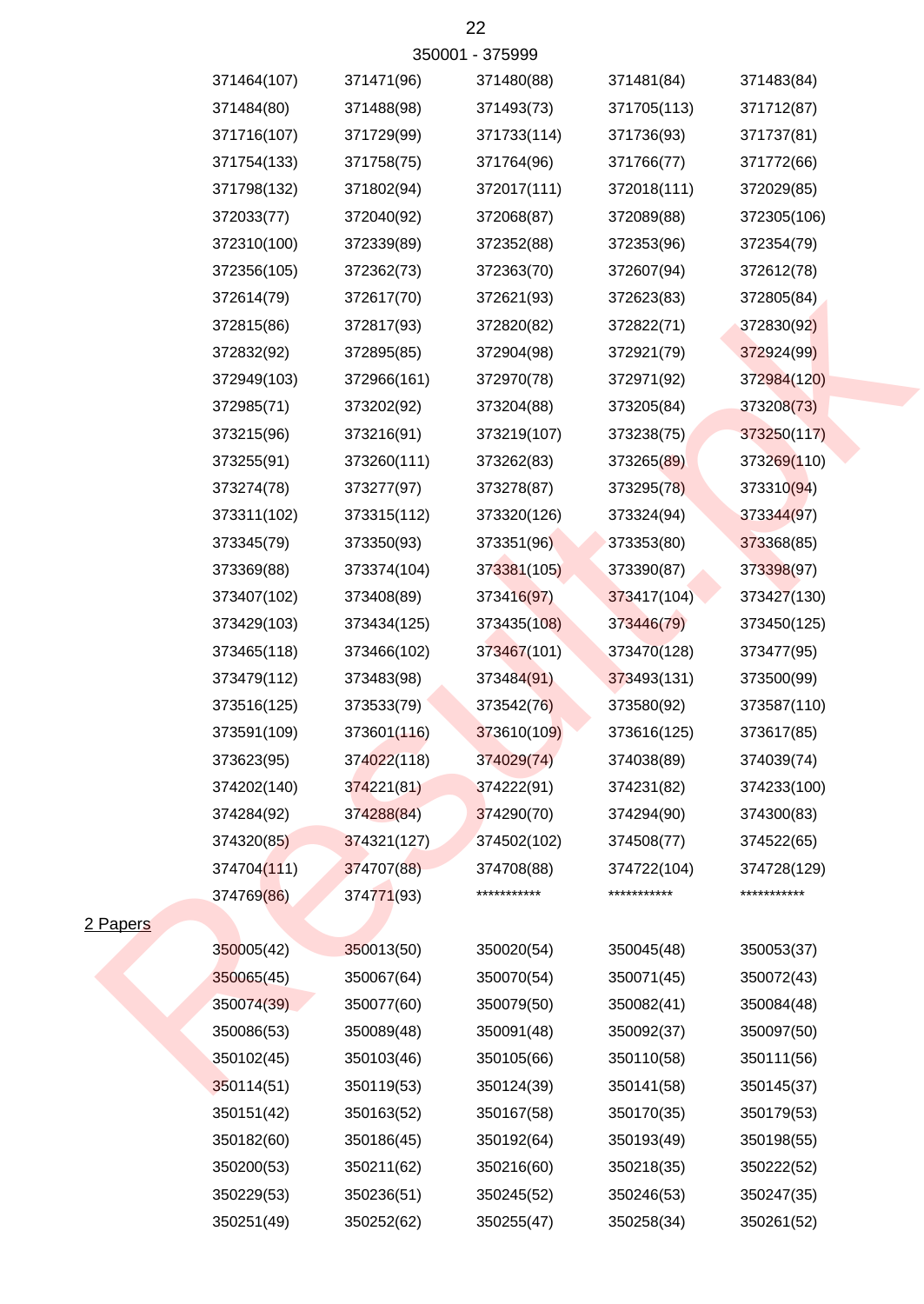| 350265(53)  | 350274(41) | 350294(57) | 350295(54) | 350297(36)  |
|-------------|------------|------------|------------|-------------|
| 350299(44)  | 350317(35) | 350319(56) | 350322(51) | 350337(49)  |
| 350338(52)  | 350339(50) | 350345(61) | 350346(59) | 350351(49)  |
| 350356(65)  | 350360(51) | 350363(57) | 350364(59) | 350371(42)  |
| 350376(63)  | 350377(52) | 350382(56) | 350385(60) | 350386(51)  |
| 350392(51)  | 350393(69) | 350723(61) | 350881(57) | 350914(66)  |
| 350920(41)  | 351411(45) | 351446(58) | 351477(66) | 351530(47)  |
| 351539(58)  | 351549(57) | 351568(56) | 351589(52) | 351594(51)  |
| 351597(75)  | 351605(42) | 351608(70) | 351669(53) | 352006(105) |
| 352097(74)  | 352815(75) | 352817(74) | 352819(36) | 352821(50)  |
| 352834(57)  | 352842(50) | 352845(82) | 352847(52) | 352849(74)  |
| 352850(53)  | 352851(51) | 352866(72) | 352870(65) | 352874(43)  |
| 352876(60)  | 352886(35) | 352888(52) | 352891(83) | 352894(52)  |
| 352899(54)  | 352906(59) | 352909(52) | 352920(72) | 352921(73)  |
| 352923(60)  | 352924(68) | 352928(56) | 352934(65) | 352937(55)  |
| 352941(53)  | 352949(51) | 352950(50) | 352967(65) | 352971(54)  |
| 352975(62)  | 352986(52) | 352990(44) | 353000(62) | 353003(69)  |
| 353010(67)  | 353012(60) | 353014(51) | 353025(76) | 353028(64)  |
| 353031(64)  | 353048(68) | 353070(61) | 353301(50) | 353303(52)  |
| 353306(50)  | 353314(46) | 353324(42) | 353325(56) | 353328(57)  |
| 353333(50)  | 353339(71) | 353340(59) | 353347(68) | 353355(61)  |
| 353358(53)  | 353367(72) | 353393(47) | 353396(47) | 353401(57)  |
| 353403(50)  | 353405(76) | 353409(65) | 353415(52) | 353418(66)  |
| 353425(37)  | 353441(44) | 353443(66) | 353444(48) | 353445(53)  |
| 353446(66)  | 353457(59) | 353458(58) | 353462(54) | 353465(48)  |
| 353468(44)  | 353805(72) | 353808(81) | 353811(43) | 353813(54)  |
| 353818(45)  | 353830(42) | 353833(42) | 353837(75) | 353840(53)  |
| 353843(84)  | 353846(57) | 353857(50) | 353858(55) | 353862(59)  |
| 353864(59)  | 353878(79) | 353881(44) | 353882(59) | 353886(50)  |
| 353887(35)  | 353889(51) | 353891(34) | 353892(37) | 353904(53)  |
| 353908(37)  | 353909(47) | 353910(43) | 353911(42) | 353914(47)  |
| 353915(53)  | 353926(44) | 353929(44) | 353938(49) | 353947(58)  |
| 354304(38)  | 354307(50) | 354316(42) | 354317(56) | 354319(54)  |
| 354321(54)  | 354323(61) | 354329(54) | 354333(48) | 354336(50)  |
| 354349(43)  | 354358(53) | 354369(55) | 354370(46) | 354617(66)  |
| 354624(66)  | 354631(76) | 354661(54) | 354673(58) | 354689(64)  |
| 354701(64)  | 354716(49) | 354717(92) | 354741(71) | 354744(50)  |
| 354763(51)  | 354786(54) | 354800(42) | 354826(45) | 354876(49)  |
| 354888(46)  | 354898(45) | 354904(57) | 354942(68) | 354948(47)  |
| 354965(37)  | 355453(50) | 355484(78) | 355496(71) | 355539(53)  |
| 355552(42)  | 355580(59) | 355603(62) | 355608(67) | 355616(59)  |
| 355624(54)  | 355626(50) | 355650(48) | 355653(49) | 355654(53)  |
| 355717(111) | 355719(57) | 355740(48) | 355767(67) | 355776(59)  |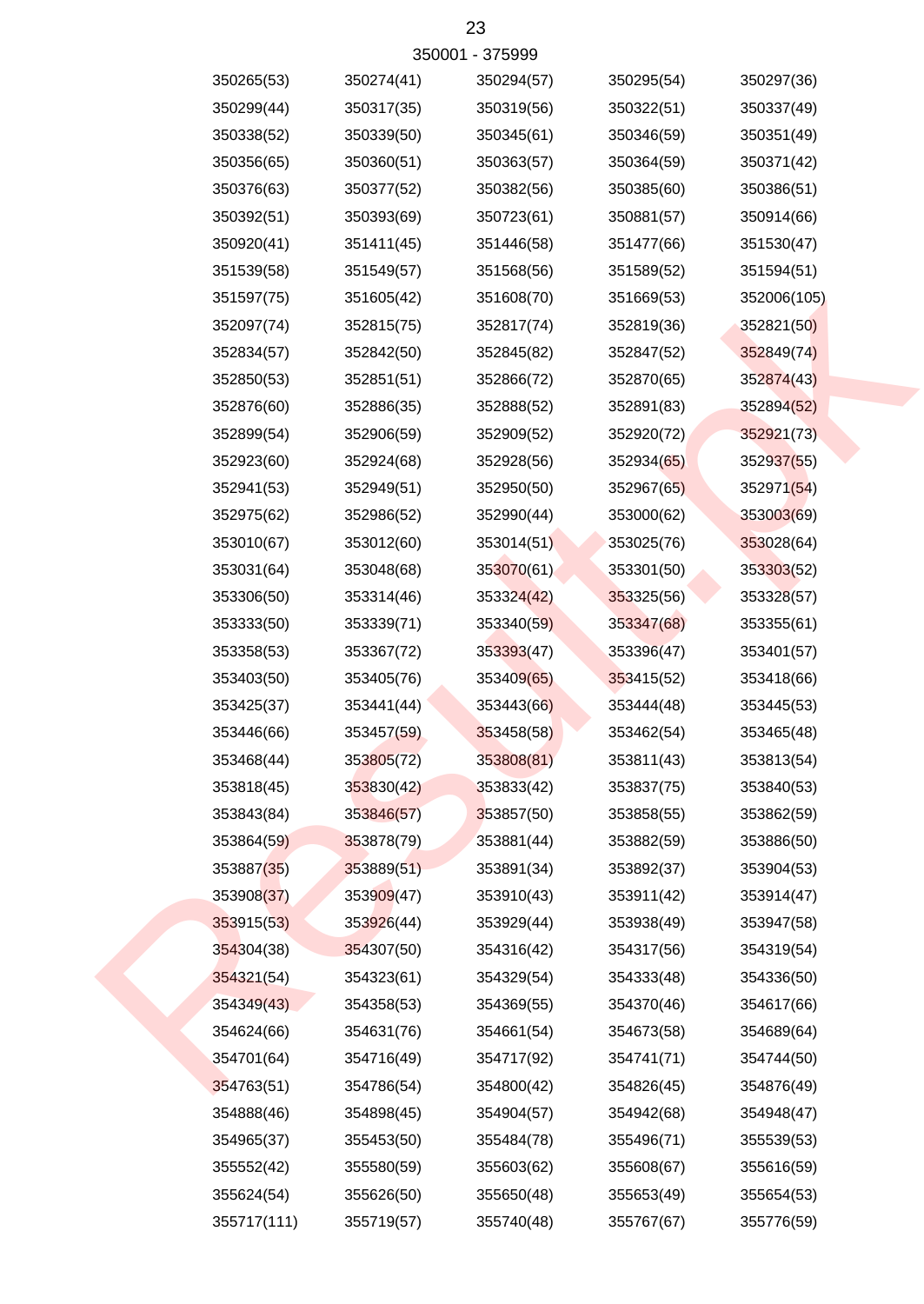| 350001 - 375999 |            |             |             |             |             |  |  |  |
|-----------------|------------|-------------|-------------|-------------|-------------|--|--|--|
|                 | 355789(57) | 355798(37)  | 355832(39)  | 355840(50)  | 355919(42)  |  |  |  |
|                 | 356014(56) | 356027(47)  | 356042(68)  | 356508(52)  | 356704(65)  |  |  |  |
|                 | 356710(54) | 356711(52)  | 356715(61)  | 356742(53)  | 356754(53)  |  |  |  |
|                 | 356756(62) | 356758(83)  | 356760(39)  | 356765(46)  | 356780(78)  |  |  |  |
|                 | 356783(35) | 356788(66)  | 358021(60)  | 358090(59)  | 358187(53)  |  |  |  |
|                 | 358203(74) | 358224(83)  | 358705(73)  | 358708(62)  | 358710(93)  |  |  |  |
|                 | 358712(71) | 358722(94)  | 358725(65)  | 358727(56)  | 358731(104) |  |  |  |
|                 | 358740(46) | 358743(58)  | 358759(55)  | 358764(42)  | 358766(76)  |  |  |  |
|                 | 358771(50) | 359122(76)  | 359127(55)  | 359132(63)  | 359141(53)  |  |  |  |
|                 | 359144(53) | 359146(69)  | 359155(70)  | 359157(58)  | 359163(73)  |  |  |  |
|                 | 359166(58) | 359168(71)  | 359172(62)  | 359174(73)  | 359178(78)  |  |  |  |
|                 | 359179(57) | 359181(54)  | 359186(63)  | 359187(58)  | 359193(66)  |  |  |  |
|                 | 359199(65) | 359208(79)  | 359209(58)  | 359210(74)  | 359214(72)  |  |  |  |
|                 | 359217(76) | 359220(63)  | 359232(54)  | 359233(66)  | 359235(56)  |  |  |  |
|                 | 359241(90) | 359252(57)  | 359254(50)  | 359263(85)  | 359266(62)  |  |  |  |
|                 | 359269(71) | 359279(45)  | 359295(57)  | 359307(58)  | 359315(66)  |  |  |  |
|                 | 359731(58) | 370007(56)  | 370024(48)  | 370038(48)  | 370042(58)  |  |  |  |
|                 | 370043(74) | 370048(80)  | 370053(52)  | 370054(57)  | 370058(74)  |  |  |  |
|                 | 370069(39) | 370089(53)  | 370101(61)  | 370126(67)  | 370133(87)  |  |  |  |
|                 | 370144(65) | 370530(47)  | 370540(62)  | 370579(37)  | 370588(39)  |  |  |  |
|                 | 370600(50) | 370628(62)  | 370629(54)  | 370631(44)  | 370632(63)  |  |  |  |
|                 | 370634(67) | 370636(55)  | 370641(47)  | 370933(68)  | 370969(67)  |  |  |  |
|                 | 370973(71) | 370975(40)  | 370980(51)  | 371061(50)  | 371301(56)  |  |  |  |
|                 | 371365(59) | 371367(54)  | 371386(62)  | 371398(50)  | 371404(68)  |  |  |  |
|                 | 371418(55) | 371428(43)  | 371444(44)  | 371454(48)  | 371458(61)  |  |  |  |
|                 | 371466(56) | 371473(51)  | 371701(79)  | 371724(51)  | 371725(54)  |  |  |  |
|                 | 371726(35) | 371755(67)  | 371771(62)  | 371783(55)  | 372005(69)  |  |  |  |
|                 | 372010(74) | 372021(62)  | 372023(63)  | 372038(53)  | 372077(53)  |  |  |  |
|                 | 372084(34) | 372090(58)  | 372098(43)  | 372319(47)  | 372336(54)  |  |  |  |
|                 | 372357(56) | 372364(42)  | 372365(75)  | 372613(66)  | 372620(40)  |  |  |  |
|                 | 372863(53) | 372903(54)  | 372942(63)  | 372969(38)  | 373207(60)  |  |  |  |
|                 | 373209(76) | 373210(44)  | 373233(91)  | 373237(42)  | 373266(64)  |  |  |  |
|                 | 373282(63) | 373283(63)  | 373284(70)  | 373289(71)  | 373340(59)  |  |  |  |
|                 | 373341(63) | 373342(60)  | 373354(58)  | 373355(43)  | 373356(59)  |  |  |  |
|                 | 373363(67) | 373380(82)  | 373399(52)  | 373404(56)  | 373413(64)  |  |  |  |
|                 | 373428(66) | 373432(58)  | 373438(62)  | 373453(58)  | 373495(62)  |  |  |  |
|                 | 373531(58) | 373543(71)  | 373552(50)  | 373568(55)  | 373805(61)  |  |  |  |
|                 | 374021(60) | 374032(47)  | 374037(38)  | 374207(71)  | 374208(40)  |  |  |  |
|                 | 374209(41) | 374223(62)  | 374228(48)  | 374236(62)  | 374269(48)  |  |  |  |
|                 | 374271(56) | 374275(65)  | 374311(75)  | 374313(65)  | 374516(87)  |  |  |  |
|                 | 374519(46) | 374523(80)  | 374701(73)  | 374705(47)  | 374738(75)  |  |  |  |
|                 | 374749(60) | *********** | *********** | *********** | *********** |  |  |  |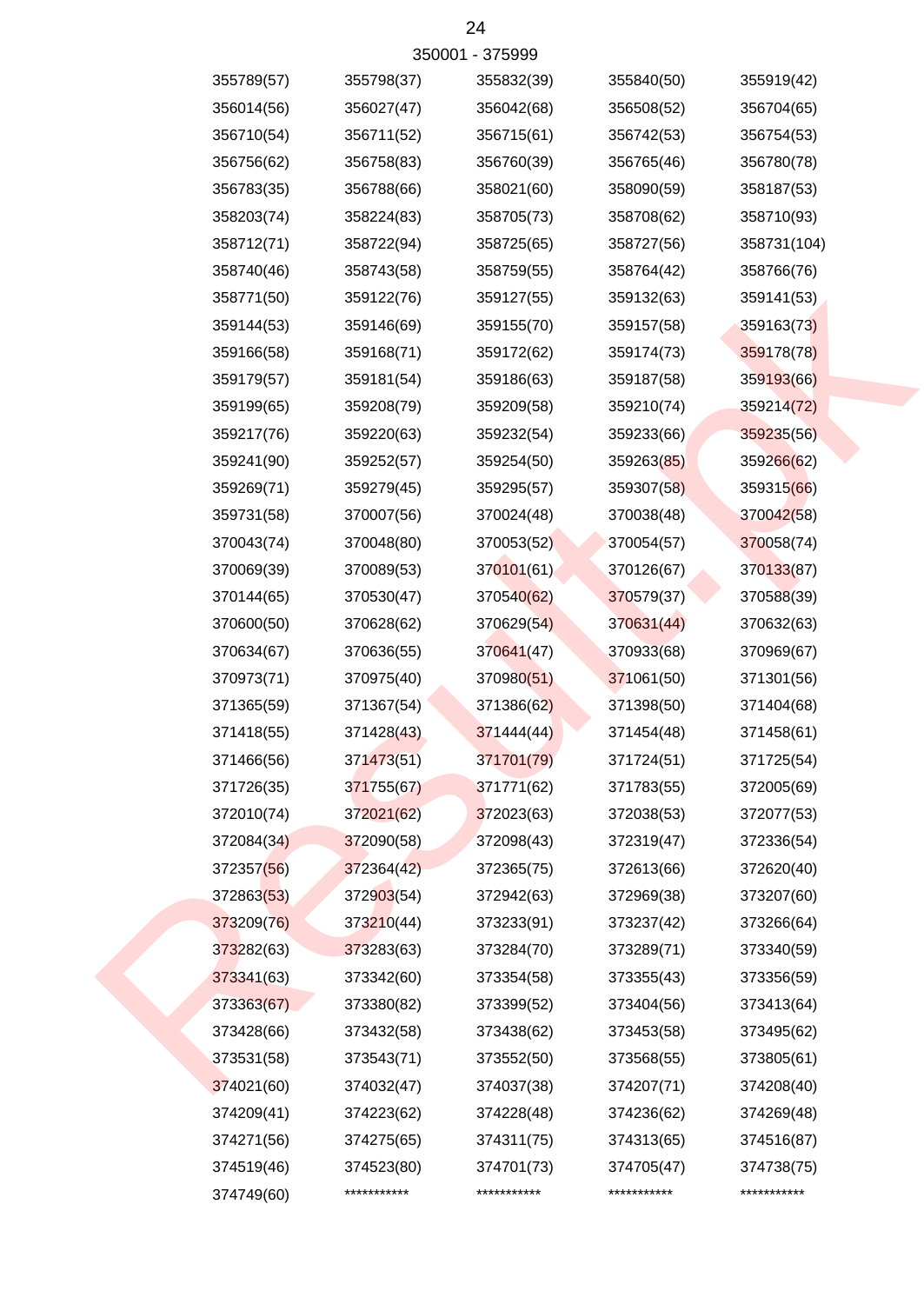| 25              |
|-----------------|
| 350001 - 375999 |

1Paper

| 350004(25) | 350006(25)             | 350007(25) | 350027(26) | 350040(22) |
|------------|------------------------|------------|------------|------------|
| 350044(17) | 350047(33)             | 350051(17) | 350054(20) | 350061(19) |
| 350068(34) | 350083(31)             | 350087(18) | 350088(30) | 350113(19) |
| 350115(23) | 350120(24)             | 350140(25) | 350144(20) | 350147(18) |
| 350148(20) | 350157(20)             | 350166(20) | 350173(30) | 350174(33) |
| 350175(23) | 350184(25)             | 350189(26) | 350191(24) | 350196(19) |
| 350197(18) | 350202(17)             | 350205(24) | 350221(19) | 350226(30) |
| 350227(17) | 350239(17)             | 350244(17) | 350249(21) | 350257(19) |
| 350259(30) | 350264(25)             | 350267(22) | 350268(33) | 350271(19) |
| 350272(25) | 350276(26)             | 350279(22) | 350280(21) | 350281(24) |
| 350283(18) | 350285(25)             | 350286(17) | 350287(24) | 350289(20) |
| 350292(26) | 350298(17)             | 350301(28) | 350303(30) | 350311(24) |
| 350312(26) | 350320(25)             | 350326(21) | 350334(24) | 350340(18) |
| 350342(20) | 350344(20)             | 350348(18) | 350354(33) | 350355(22) |
| 350361(19) | 350369(38)             | 350370(23) | 350378(20) | 350379(17) |
| 350380(20) | 350381(22)             | 350387(57) | 350390(20) | 350884(70) |
| 351416(18) | 351418(18)             | 351445(17) | 351458(35) | 351479(34) |
| 351494(19) | 351509(25)             | 351553(23) | 351556(20) | 351570(20) |
| 351590(20) | 351609(25)             | 351653(26) | 352078(25) | 352088(20) |
| 352252(88) | 352369(31)             | 352803(17) | 352814(37) | 352816(35) |
| 352823(34) | 352830(19)             | 352831(38) | 352835(33) | 352853(18) |
| 352856(37) | 352873(17)             | 352878(19) | 352882(33) | 352887(34) |
| 352905(41) | 352911(23)             | 352936(17) | 352939(28) | 352943(18) |
| 352948(20) | 352953(20)             | 352954(17) | 352964(22) | 352969(19) |
| 352979(18) | 352980(26)             | 352983(33) | 352984(27) | 352985(24) |
| 352987(19) | 352992(21)             | 352993(36) | 352995(31) | 352996(18) |
| 352997(24) | 353001(27)             | 353005(17) | 353007(25) | 353009(36) |
| 353011(17) | 353015(26)             | 353016(17) | 353018(17) | 353020(19) |
| 353024(28) | 353033(19)             | 353037(25) | 353039(40) | 353049(17) |
| 353056(17) | 353059 <sub>(25)</sub> | 353062(17) | 353064(17) | 353307(27) |
| 353308(33) | 353311(17)             | 353313(19) | 353315(17) | 353331(28) |
| 353332(24) | 353335(22)             | 353336(17) | 353337(32) | 353342(17) |
| 353343(28) | 353352(18)             | 353354(17) | 353356(19) | 353360(21) |
| 353369(23) | 353373(36)             | 353383(28) | 353386(30) | 353389(24) |
| 353392(17) | 353395(27)             | 353402(27) | 353406(17) | 353408(29) |
| 353410(25) | 353411(30)             | 353413(26) | 353414(26) | 353419(17) |
| 353420(20) | 353421(20)             | 353422(17) | 353427(17) | 353442(21) |
| 353466(17) | 353801(19)             | 353802(20) | 353803(25) | 353826(23) |
| 353827(17) | 353829(33)             | 353847(35) | 353848(22) | 353851(28) |
| 353852(17) | 353866(21)             | 353872(22) | 353874(17) | 353893(18) |
| 353896(25) | 353898(17)             | 353899(18) | 353902(20) | 353905(17) |
| 353906(23) | 353907(27)             | 353912(28) | 353913(17) | 353917(26) |